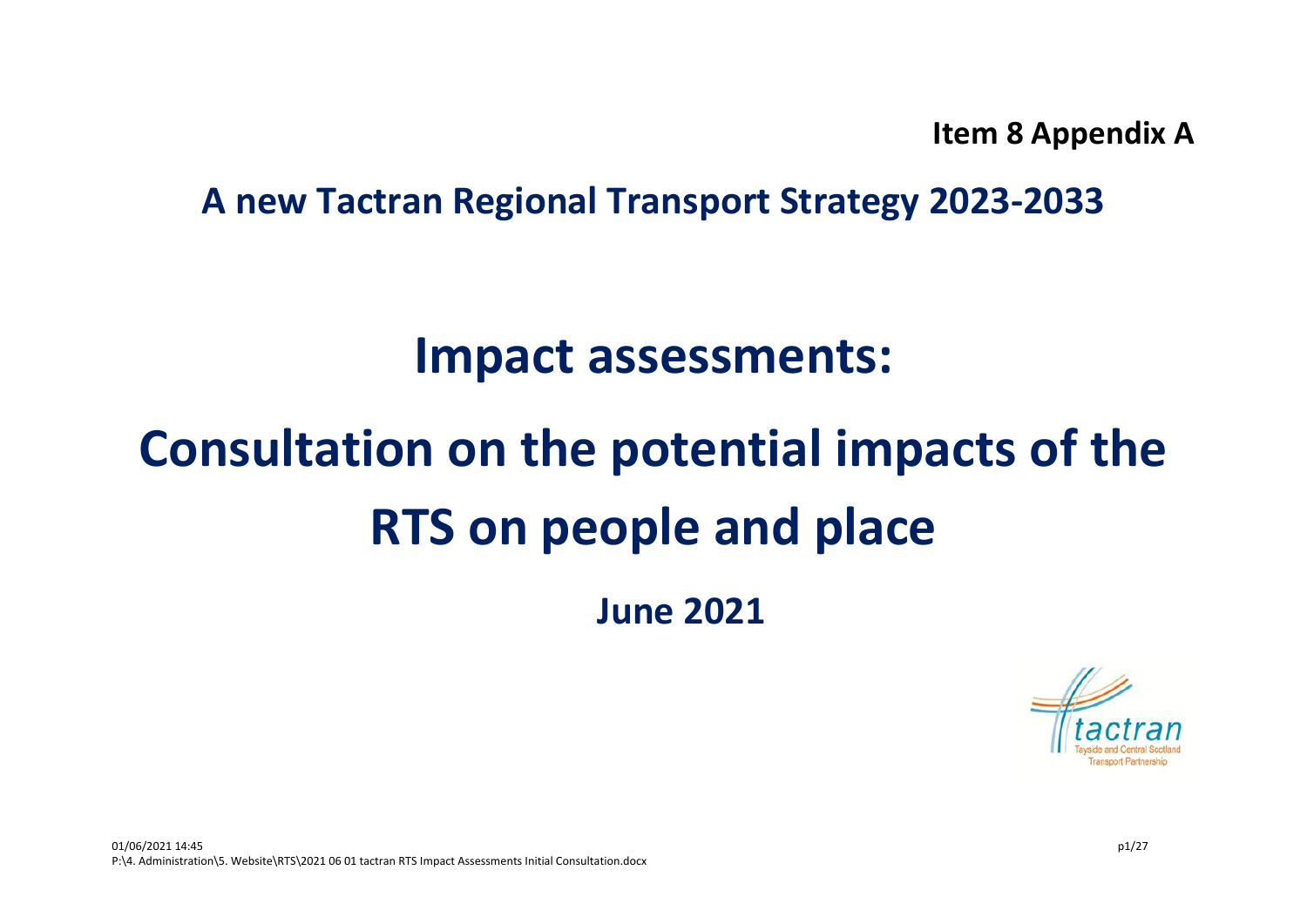## **Summary**

The purpose of this paper is to seek your views on the potential impacts of transport and travel on both people and place. This will help inform the impact assessments that will help shape the new Tactran Regional Transport Strategy.

## **Content**

| 1. Introduction<br>1.1 A New Regional Transport Strategy |                  |                                                                   | p <sub>3</sub> |
|----------------------------------------------------------|------------------|-------------------------------------------------------------------|----------------|
|                                                          | 1.2 <sub>1</sub> | Undertaking impact assessments to inform the RTS                  | p <sub>3</sub> |
|                                                          | 1.3              | Documents which may help inform your response                     | p7             |
|                                                          |                  | 2. Potential impacts on place: Strategic Environmental Assessment | p9             |
| 3. Potential impacts on people                           |                  |                                                                   | p14            |
| 3. Responding to this consultation                       |                  |                                                                   | p24            |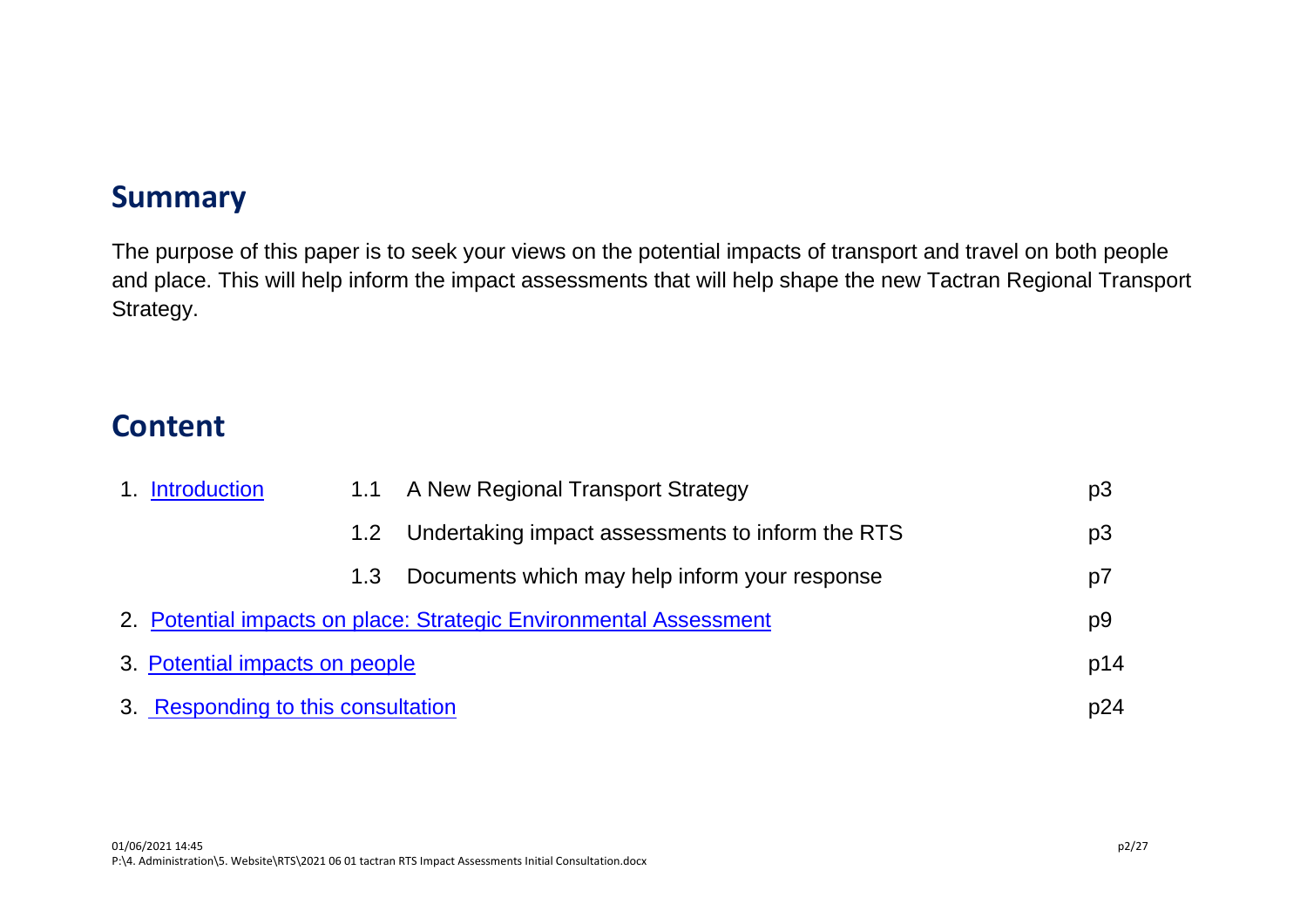## <span id="page-2-0"></span>**1. Introduction**

#### **1.1 A New Regional Transport Strategy**

[Tactran,](https://www.tactran.gov.uk/) the Regional Transport partnership covering the Angus, Dundee, Perth and Kinross and Stirling Council areas, is preparing [a new Regional Transport Strategy](https://www.tactran.gov.uk/strategy.php) (RTS).

The strategy will identify the strategic transport priorities for the area. It will help deliver Scotland's [National Transport Strategy](https://www.transport.gov.scot/our-approach/national-transport-strategy/) in the region by supporting the four NTS priorities of:

- Reducing inequalities
- Taking climate action
- Helping deliver inclusive economic growth
- Improving health and wellbeing

#### **1.2 Undertaking impact assessments to inform the RTS**

When preparing plans, policies and programmes we must properly assess the impact of those plans on the people or places in our society which require the most protection. To this end, the writing of a new Regional Transport Strategy will be informed by the following:

[Strategic Environmental Assessment \(SEA\):](https://www.gov.scot/policies/environmental-assessment/strategic-environmental-assessment-sea/) which will consider the likely impact the RTS will have on the environment

Equality and Human Rights Impact Assessment (EqHRIA): [which will enable equality and human rights considerations to be](http://eqhria.scottishhumanrights.com/eqhrialpaddedvalue.html)  [embedded into the RTS](http://eqhria.scottishhumanrights.com/eqhrialpaddedvalue.html)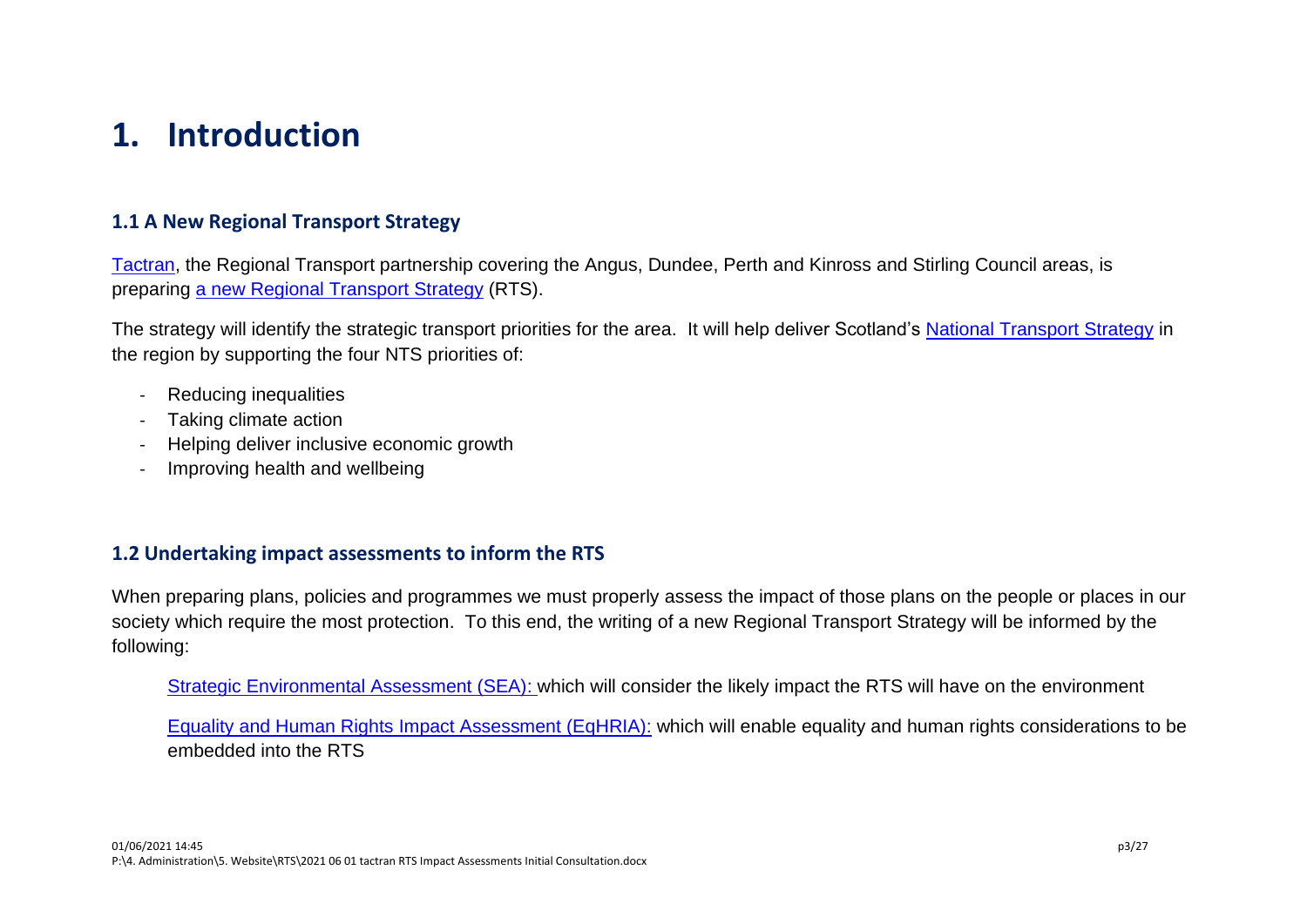[The Fairer Scotland Duty:](https://www.gov.scot/publications/fairer-scotland-duty-interim-guidance-public-bodies/) which will actively consider how the RTS can reduce inequalities of outcome caused by socioeconomic disadvantage

[Health Inequalities Impact Assessment \(HIIA\):](http://www.healthscotland.scot/tools-and-resources/health-inequalities-impact-assessment-hiia/what-is-an-hiia) which will assess the impact of the RTS on health inequalities

Children's [Rights and Wellbeing Impact Assessment \(CRWIA\):](https://www.gov.scot/publications/childrens-rights-wellbeing-impact-assessments-crwia-guidance/) which will provide evidence that proper consideration has been given to the impact that the RTS will have on children and young people up to the age of 18

The basic principle with all impact assessments is to identify the potential impacts of the proposal at the earliest stage in the process so that these impacts can be considered, and where possible addressed, throughout the policy development process. This is normally undertaken by:

- Identifying the potential impacts of the strategy at the start of the process. This will help us identify the issues we need to consider when developing the strategy, and consequently also how to assess the impact of the strategy on these issues
- Ensuring that the potential impacts are considered, and where possible addressed, during the development of the strategy
- Consulting on the findings of the assessments when we consult on the draft strategy
- Presenting final assessment reports with the final strategy, so the decision makers can understand the impacts of the strategy on people and place

Accordingly, as we write a new RTS, we would like your views on how transport infrastructure or services (or lack of them) could affect

- **Place**: The natural and built environment
- **People:** Health inequalities; people with protected characteristics; human rights; socioeconomic circumstances; children

Table 1 below indicates how the impact assessments will inform the development of the RTS.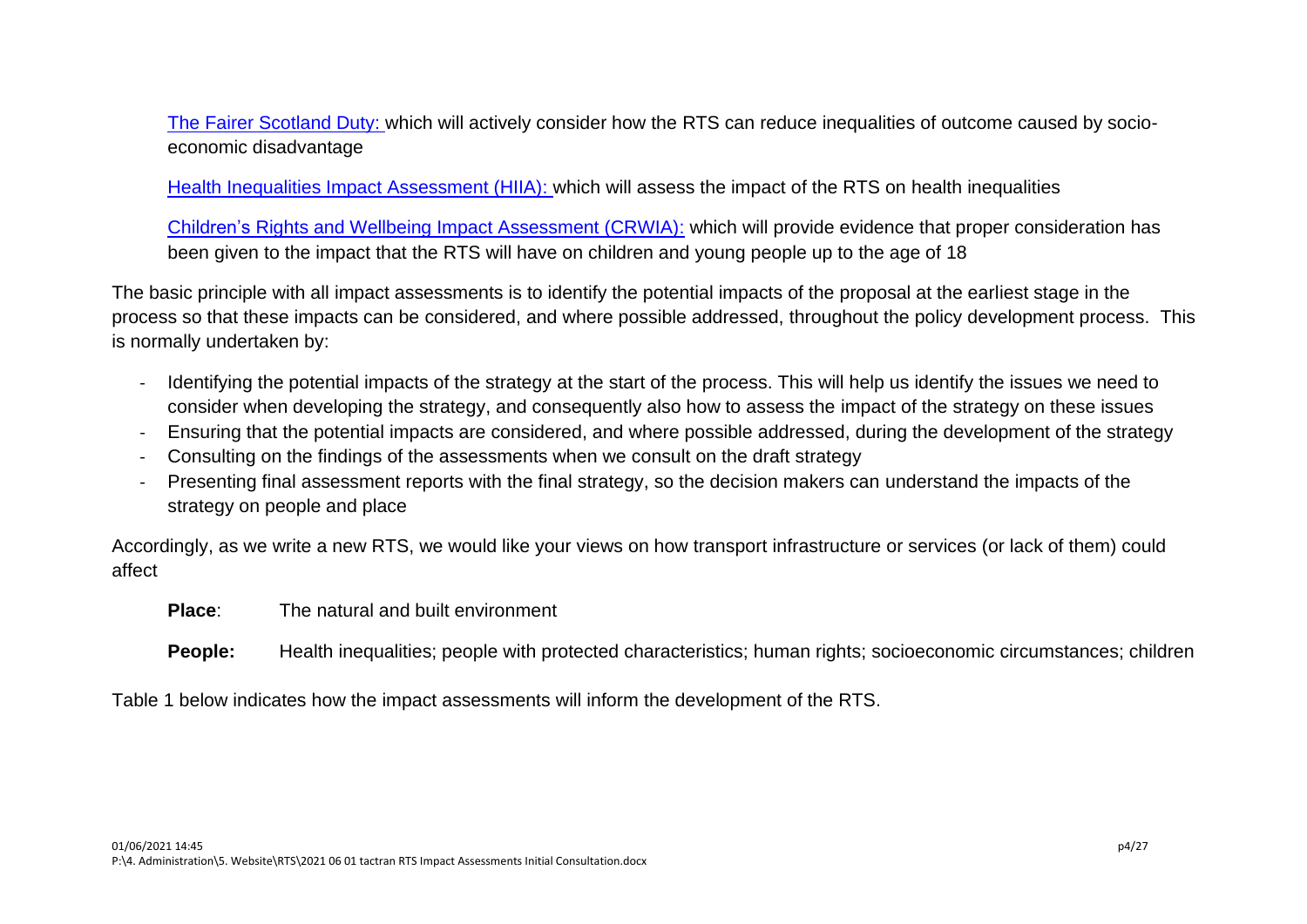| Table 1: How and when the Impact Assessments will inform the RTS |                |                                                                                                                                                             |                                                                                                                                                                                                                                                                                                                                                                                                                                                                                                                                                                                                                                                                                                                                                                                                                                                                                                                              |  |  |
|------------------------------------------------------------------|----------------|-------------------------------------------------------------------------------------------------------------------------------------------------------------|------------------------------------------------------------------------------------------------------------------------------------------------------------------------------------------------------------------------------------------------------------------------------------------------------------------------------------------------------------------------------------------------------------------------------------------------------------------------------------------------------------------------------------------------------------------------------------------------------------------------------------------------------------------------------------------------------------------------------------------------------------------------------------------------------------------------------------------------------------------------------------------------------------------------------|--|--|
| <b>Key Stages</b><br>of the RTS<br>process                       | When           | The role of the<br>impact<br>assessments at<br>each stage of the<br><b>RTS</b>                                                                              | The stages of each impact assessment that will be completed at each stage of<br><b>RTS</b> process                                                                                                                                                                                                                                                                                                                                                                                                                                                                                                                                                                                                                                                                                                                                                                                                                           |  |  |
| <b>Main Issues</b><br><b>Report</b><br><b>Consultation</b>       | Spring<br>2021 | Identify the<br>potential impacts<br>of transport<br>provision, or lack<br>of it, on people and<br>place                                                    | <b>SEA:</b> the environmental issues identified will inform the SEA Scoping report to be<br>submitted to the SEA Gateway. The scoping report will set out the SEA topics, the<br>environmental baseline and proposed approach.<br>Equality & Human Rights Impact Assessment, Children's Rights and<br>Wellbeing Assessment, Health Inequalities Impact Assessment, Fairer<br><b>Scotland Duty:</b> The potential impacts of transport and travel on specific groups in<br>society will inform the screening stage of these exercises                                                                                                                                                                                                                                                                                                                                                                                         |  |  |
| <b>Options</b><br><b>Consultation</b>                            | Autumn<br>2021 | Identify options<br>which help<br>address known<br>impacts on<br>people and<br>place<br>Assess options<br>against the<br>identified<br>potential<br>impacts | <b>SEA:</b> Assess options in line with the approach proposed in the scoping report. The<br>assessment will establish the likely significant (positive and negative)<br>environmental effects of implementing the strategy. The effects of a plan and any<br>potential reasonable alternatives will be considered at this stage, along with viable<br>mitigation measures to avoid, reduce or offset adverse effects. This will inform the<br>production of the Environmental Report.<br><b>Equality &amp; Human Rights Impact Assessment; Fairer Scotland Duty;</b><br>Childrens' Rights and Wellbeing Assessment (Stage 2 Q1-4); Health<br>Inequalities Impact Assessment: Use evidence collected during screening to<br>assess the impact the proposal may have. Where likely negative or adverse<br>impacts are identified, we will consider measures to mitigate impacts identified, or<br>to introduce an alternative. |  |  |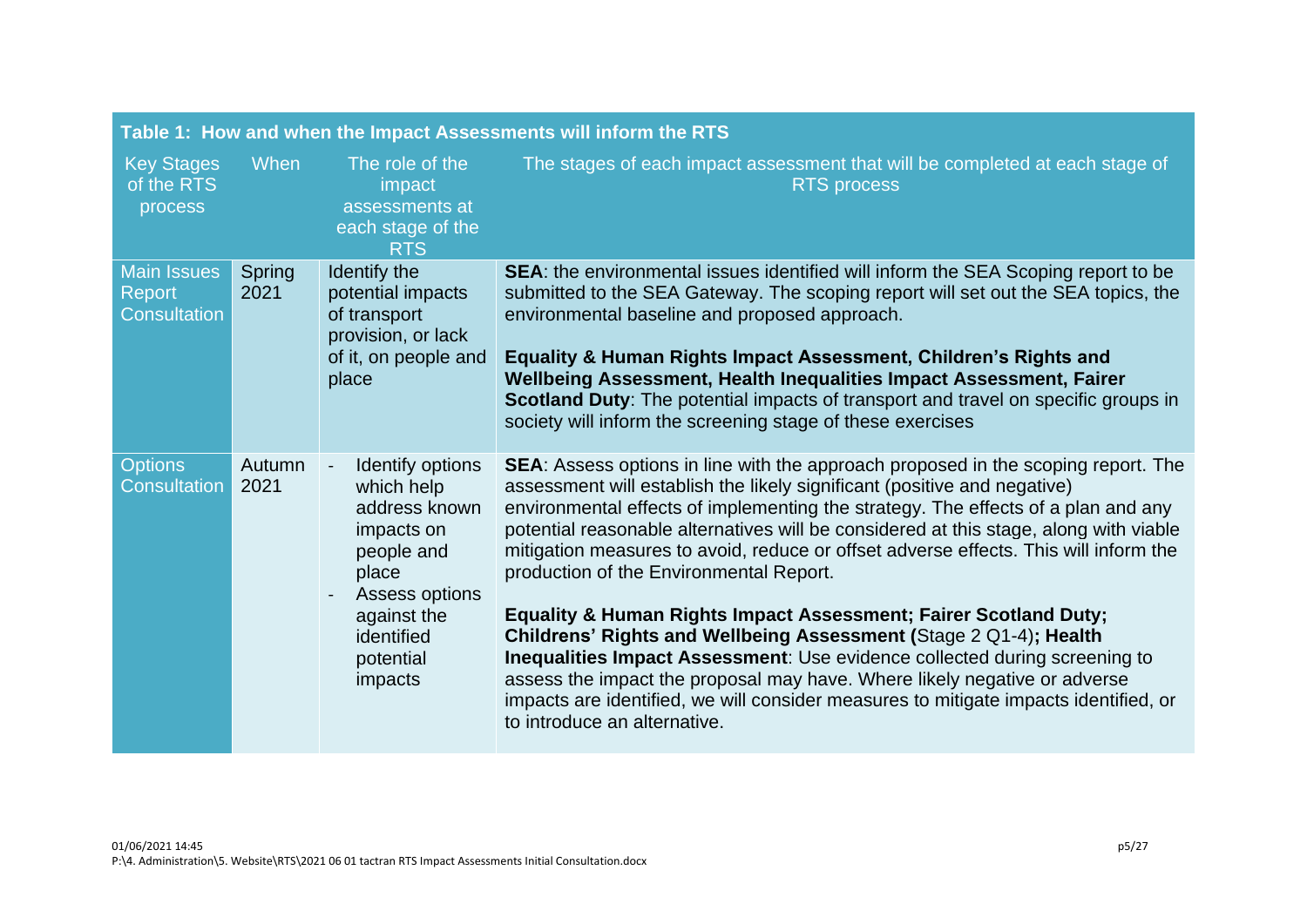| Table 1: How and when the Impact Assessments will inform the RTS |                       |                                                                                                                       |                                                                                                                                                                                                                                                                                                                                                                                                                                                                                                                                                                                                                                                                                                                                                                                                                       |  |  |
|------------------------------------------------------------------|-----------------------|-----------------------------------------------------------------------------------------------------------------------|-----------------------------------------------------------------------------------------------------------------------------------------------------------------------------------------------------------------------------------------------------------------------------------------------------------------------------------------------------------------------------------------------------------------------------------------------------------------------------------------------------------------------------------------------------------------------------------------------------------------------------------------------------------------------------------------------------------------------------------------------------------------------------------------------------------------------|--|--|
| <b>Key Stages</b><br>of the RTS<br>process                       | When                  | The role of the<br>impact<br>assessments at<br>each stage of the<br><b>RTS</b>                                        | The stages of each impact assessment that will be completed at each stage of<br><b>RTS</b> process                                                                                                                                                                                                                                                                                                                                                                                                                                                                                                                                                                                                                                                                                                                    |  |  |
| <b>Draft</b><br><b>Strategy</b><br><b>Consultation</b>           | <b>Summer</b><br>2022 | Consult on findings                                                                                                   | <b>SEA:</b> Consult on the Draft Environmental Report. The consultation on the Draft<br>Environmental Report and the draft RTS will enable any views received during the<br>consultation process can be taken into account.<br><b>Equality Impact Assessment, Fairer Scotland Duty; Health Inequalities</b><br>Impact Assessment: Formally consult on draft assessment(s). Children's Rights<br>and Wellbeing Assessment: Complete and consult on CRWIA Stage 2                                                                                                                                                                                                                                                                                                                                                       |  |  |
| Final<br><b>Strategy</b><br><b>Adoption</b>                      | Winter<br>2022        | Each of the impact<br>assessment<br>reports will inform<br>the Tactran Board<br>in their decision on<br>the final RTS | Present completed assessment(s) with Final RTS i.e.<br><b>Final SEA Environmental Report</b><br><b>Fairer Scotland Written Statement</b><br>Equality and Human Rights Impact Assessment<br><b>Health Inequalities Impact Assessment</b><br>Children's Rights and Wellbeing Assessment: CRWIA Stage 3<br>Post-adoption SEA statement: This statement is produced after a plan has been<br>adopted. It outlines how the assessment and consultation responses have been<br>taken into account, within the finalised plan.<br><b>Monitoring:</b> Monitoring is an important component of SEA, as it seeks to ensure<br>that plans avoid generating unforeseen adverse environmental effects. It means<br>Responsible Authority have to be prepared to take remedial action where adverse<br>environmental effects arise. |  |  |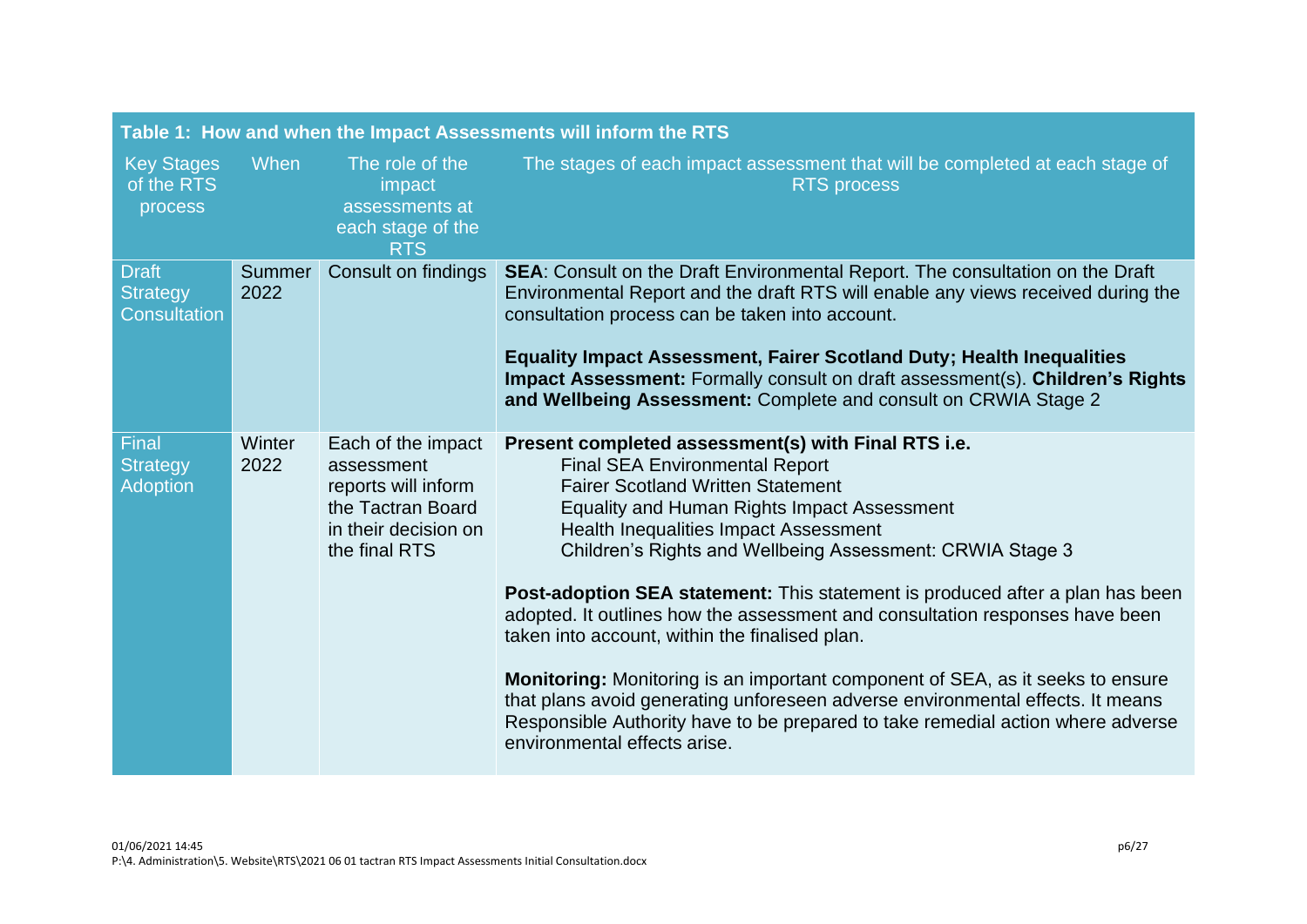#### **1.3 Documents which may help inform your response**

When responding to the questions in this consultation document, it may be useful to refer to the following documents which highlight the potential scope of the new RTS and also previous reports that highlight the potential impacts of transport and travel on people and place.

#### **RTS Main Issues Consultation Report**

Understanding the problems, opportunities, issues and constraints is the first stage of writing a new RTS. We are undertaking this task by consulting on a **[RTS Main Issues Report](https://www.tactran.gov.uk/strategy.php)** which is seeking views on:

#### **The economic, social and environmental problems and priorities** that we want this transport strategy to help address

**The issues and constraints** that we face in try to undertake to support these priorities, including

What determines our current travel demands

Proposed new travel demands from new development

Strengths and weakness of our transport networks

Future uncertainties for travel

#### **Previous Tactran RTS - 2015 – 2036 Documents**

[Strategic Environmental Assessment](https://www.tactran.gov.uk/documents/RefreshofRegionalTransportStrategyStrategicEnvironmentalAssessment-Final.pdf) including [Scoping Report](https://www.tactran.gov.uk/documents/RTSRefreshScopingReport.pdf) and [Post Adoption Statement](https://www.tactran.gov.uk/documents/SEAPAS.pdf)

[Equality Impact Assessment](https://www.tactran.gov.uk/documents/RefreshofRegionalTransportStrategyEqualityImpactAssessment-Final.pdf)

[Tactran RTS Delivery Plan Equalities Impact Assessment -](https://www.tactran.gov.uk/cms-assets/2019%2005%2003%20EqIA%20final.pdf) April 2019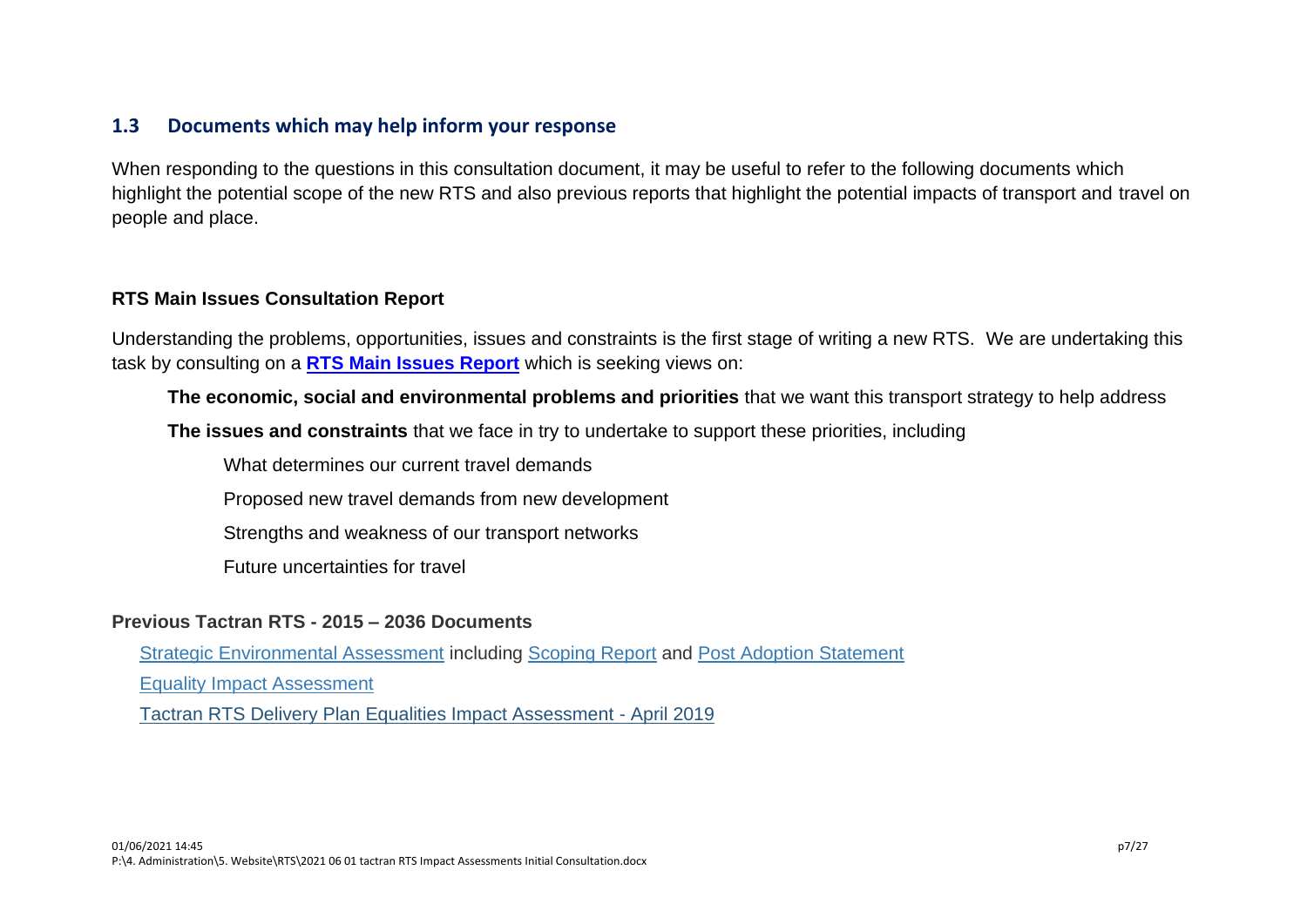#### **Scotland's National Transport Strategy**

National Transport Strategy – [Fairer Scotland Duty: Assessment](https://www.transport.gov.scot/publication/national-transport-strategy-fairer-scotland-duty-assessment/)

[National Transport Strategy –](https://www.transport.gov.scot/publication/national-transport-strategy-equality-impact-assessment/) Equality Impact Assessment

National Transport Strategy – [Child Rights and Wellbeing Impact Assessment](https://www.transport.gov.scot/publication/national-transport-strategy-child-rights-and-wellbeing-impact-assessment/)

#### **Transport Scotland's Strategic Transport Projects Review Assessments**

- [Strategic Environmental Assessment Progress Report](https://www.transport.gov.scot/media/49074/strategic-environmental-assessment-sea-progress-report.pdf)
- [Equalities Impact Assessment Progress Report](https://www.transport.gov.scot/media/49073/equalities-impact-assessment-eqia-progress-report.pdf)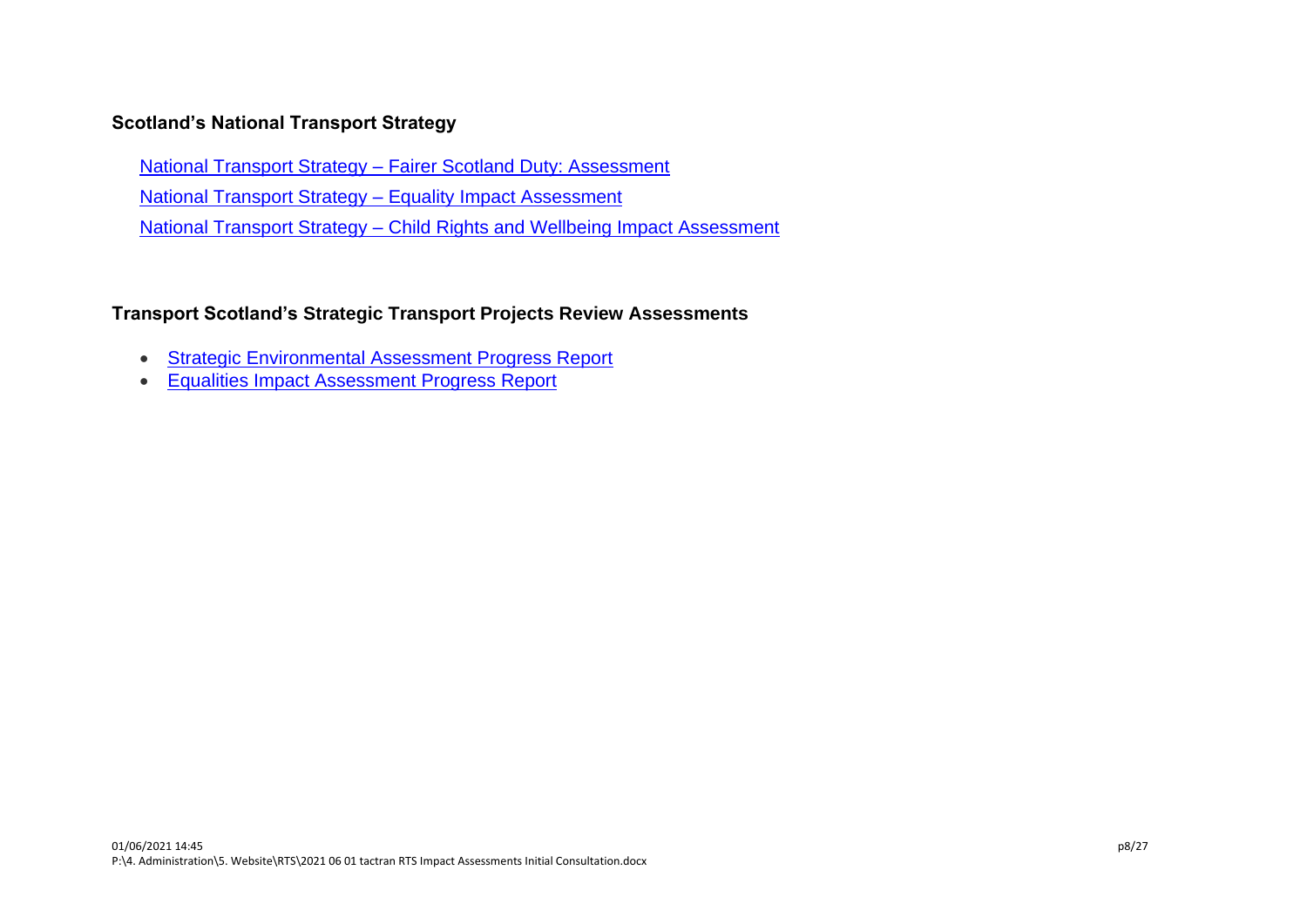## <span id="page-8-0"></span>**2. Potential Impacts on Place: Strategic Environmental Assessment**

The first stage of the SEA process is to submit a SEA Scoping Report. If you could make comment on the questions below, we will be able to take these into account when submitting the SEA Scoping Report to the SEA Gateway.

Q1: Are the key issues identified in Table 2 (below) the key environmental issues we need to take into account in developing the RTS?

Q2: Do the draft objectives and draft indicators included in Table 2 (below) present a reasonable framework for assessing the environmental impacts of the RTS?

| <b>Topic</b>                      | <b>Issues</b>                                                                                                                                                                                                                                                                                                                                                                                                                             | <b>Draft Objective</b>                                                                                                                                                                     | <b>Draft Indicators</b>                                                                                                                 |
|-----------------------------------|-------------------------------------------------------------------------------------------------------------------------------------------------------------------------------------------------------------------------------------------------------------------------------------------------------------------------------------------------------------------------------------------------------------------------------------------|--------------------------------------------------------------------------------------------------------------------------------------------------------------------------------------------|-----------------------------------------------------------------------------------------------------------------------------------------|
| Biodiversity,<br>flora &<br>fauna | Impact of existing and proposed on transport<br>networks:<br>Potential disturbance to and loss of<br>biodiversity from development of transport<br>infrastructure<br>Continuing need to protect internationally,<br>nationally and locally designated sites, and<br>enhance where possible.<br>Decrease and/or fragmentation of<br>seminatural habitats.<br>Potential impacts on protected and non<br>protected species from development. | To protect, maintain and<br>enhance biodiversity and<br>ecosystem services,<br>avoiding damage to or<br>loss of designated and<br>undesignated wildlife<br>sites and protected<br>species. | Number of designated sites<br>affected in RTS strategies.<br>Achievement of<br>$\bullet$<br><b>Biodiversity Action Plan</b><br>targets. |

Table 2: Identification of potential environmental issues, draft objectives and draft indicators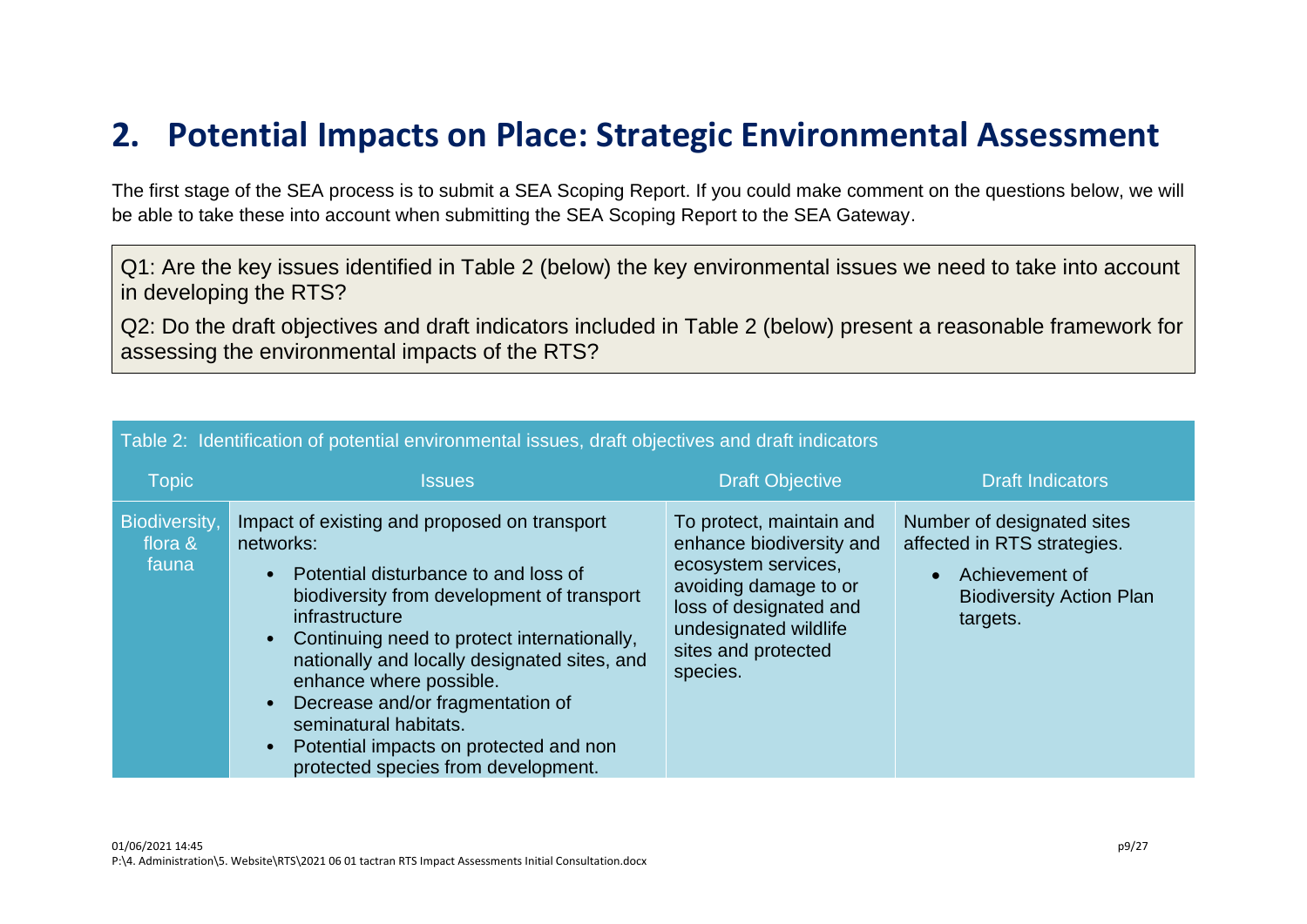|                             | able 2: Identification of potential environmental issues, draft objectives and draft indicators                                                                                                                                                                                                                                                                                                                          |                                                                                                                                                                     |                                                                                                                                            |  |  |  |  |
|-----------------------------|--------------------------------------------------------------------------------------------------------------------------------------------------------------------------------------------------------------------------------------------------------------------------------------------------------------------------------------------------------------------------------------------------------------------------|---------------------------------------------------------------------------------------------------------------------------------------------------------------------|--------------------------------------------------------------------------------------------------------------------------------------------|--|--|--|--|
| <b>Topic</b>                | <b>Issues</b>                                                                                                                                                                                                                                                                                                                                                                                                            | <b>Draft Objective</b>                                                                                                                                              | <b>Draft Indicators</b>                                                                                                                    |  |  |  |  |
|                             | Potential loss of green space, green<br>$\bullet$<br>linkages and wildlife corridors to<br>developments.<br>Proximity of strategic transport routes to<br>protected areas                                                                                                                                                                                                                                                |                                                                                                                                                                     |                                                                                                                                            |  |  |  |  |
| Landscape                   | Potential removal or introduction of new<br>$\bullet$<br>visual elements into the landscape e.g. new<br>carriageway or public transport<br>infrastructure.                                                                                                                                                                                                                                                               | To safeguard and<br>enhance the character<br>and diversity of the<br>landscape and areas of<br>valuable landscape                                                   | Qualitative assessment against<br><b>National Scenic Area</b><br>national landscape character<br>assessment (HES)<br>Local landscape Areas |  |  |  |  |
| Cultural<br><b>Heritage</b> | Potential disturbance to and loss or<br>severance of features of cultural heritage<br>importance.<br>Potential for increased visual intrusion,<br>$\bullet$<br>affecting the setting of a listed building,<br>scheduled monument or conservation area;<br>Potential for increase in noise, vibration and<br>$\bullet$<br>disturbance which may affect both physical<br>structure and enjoyment of sites by the<br>public | To protect and enhance<br>historic and<br>archaeological sites and<br>other culturally and<br>historically important<br>features, landscapes and<br>their settings. | Number of listed buildings,<br>scheduled monuments, Historic<br><b>Gardens and Designed</b><br>Landscapes affected in RTS<br>strategies.   |  |  |  |  |
| <b>Climate</b><br>change    | Increases in greenhouse gas emissions<br>from the transport network. Need to support<br>Government targets to decarbonise the<br>transport sector:                                                                                                                                                                                                                                                                       | To reduce greenhouse<br>gas emissions from the<br>transport sector by<br>reducing the need to<br>travel and encouraging                                             | Predicted emissions of CO2 from<br>transport                                                                                               |  |  |  |  |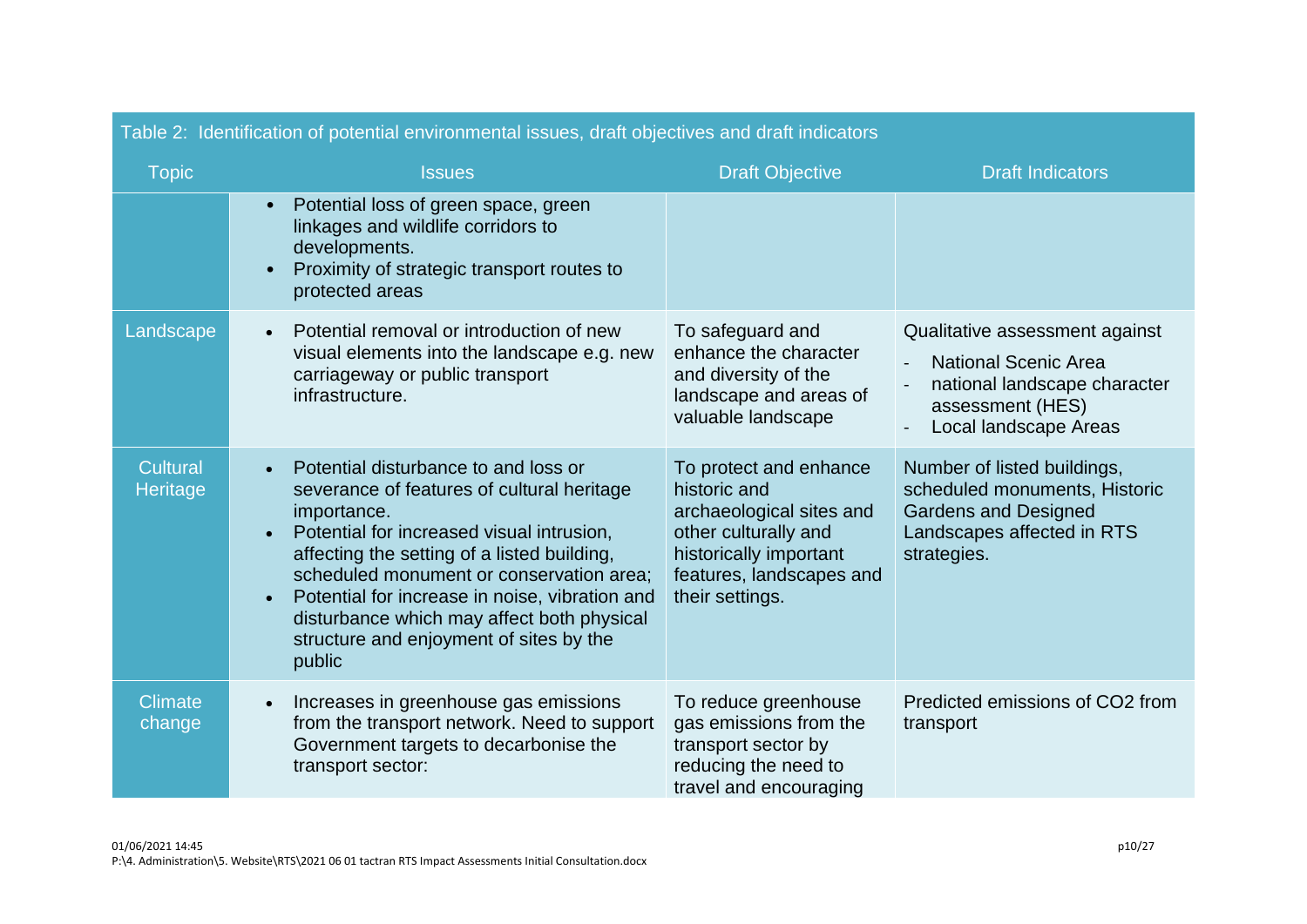| rable 2: Tuenuncation of potential environmental issues, drait objectives and drait indicators |                                                                                                                                                                                                                                                                                                                                                                                                                                                                                                                                                                                                                     |                                                                                                                                                                                                                                                                                                                                                                                                                                                |                                                                                                                                                                                                                                                                                                                                                             |  |  |  |
|------------------------------------------------------------------------------------------------|---------------------------------------------------------------------------------------------------------------------------------------------------------------------------------------------------------------------------------------------------------------------------------------------------------------------------------------------------------------------------------------------------------------------------------------------------------------------------------------------------------------------------------------------------------------------------------------------------------------------|------------------------------------------------------------------------------------------------------------------------------------------------------------------------------------------------------------------------------------------------------------------------------------------------------------------------------------------------------------------------------------------------------------------------------------------------|-------------------------------------------------------------------------------------------------------------------------------------------------------------------------------------------------------------------------------------------------------------------------------------------------------------------------------------------------------------|--|--|--|
| <b>Topic</b>                                                                                   | <b>Issues</b>                                                                                                                                                                                                                                                                                                                                                                                                                                                                                                                                                                                                       | <b>Draft Objective</b>                                                                                                                                                                                                                                                                                                                                                                                                                         | <b>Draft Indicators</b>                                                                                                                                                                                                                                                                                                                                     |  |  |  |
|                                                                                                | Need to promote sustainable forms<br>$\bullet$<br>of travel<br>Need to support sustainable land use<br>$\bullet$<br>patterns<br>The need for transport networks to adapt to<br>predicted climate change and its potential<br>impacts (e.g.extreme weather events and<br>sea level rises)                                                                                                                                                                                                                                                                                                                            | modal shift and helping<br>meet Scotland's targets<br>to reduce greenhouse<br>gas emissions<br>To adapt the transport<br>network to the predicted<br>effects of climate change                                                                                                                                                                                                                                                                 | Number of annual closures of the<br>strategic transport networks<br>caused by weather events                                                                                                                                                                                                                                                                |  |  |  |
| Air quality,<br>noise,<br>population<br>human<br>health                                        | Levels of NO2 and PM10 increasing and<br>$\bullet$<br>resulting in poorer air quality, particularly in<br>low emission zones and air quality<br>management areas, as a result of road<br>transport<br>Increasing obesity and cardio-vascular<br>$\bullet$<br>diseases<br>Increasing inequalities lead to poorer health<br>$\bullet$<br>outcomes<br>Access to healthcare as a result of<br>decreasing transport options/costs<br>Increases in noise through rising traffic<br>$\bullet$<br>levels<br>Accident levels remain low overall,<br>$\bullet$<br>nonetheless all authorities strive to<br>minimise accidents | Reduce all forms of<br>transport related air<br>pollution and improve air<br>quality<br>Reduce noise and<br>vibration associated with<br>the transport network<br>Improve safety on the<br>transport network<br>Improve quality of life and<br>human health by<br>promoting active<br>lifestyles and increasing<br>sustainable access for all<br>to essential services<br>(including healthcare),<br>employment and the<br>natural environment | NO2: Annual mean PM10: Annual<br>mean Source: Local Authority Air<br><b>Quality Monitoring Reports</b><br><b>Proximity to Candidate Noise</b><br><b>Management Areas</b><br>The proportion of the population<br>feeling in 'good health'.<br>Health deprivation, as measured<br>in the Scottish Index of Multiple<br>Deprivation.<br>Road traffic accidents |  |  |  |

#### Table 2: Identification of potential environmental issues, draft objectives and draft indicators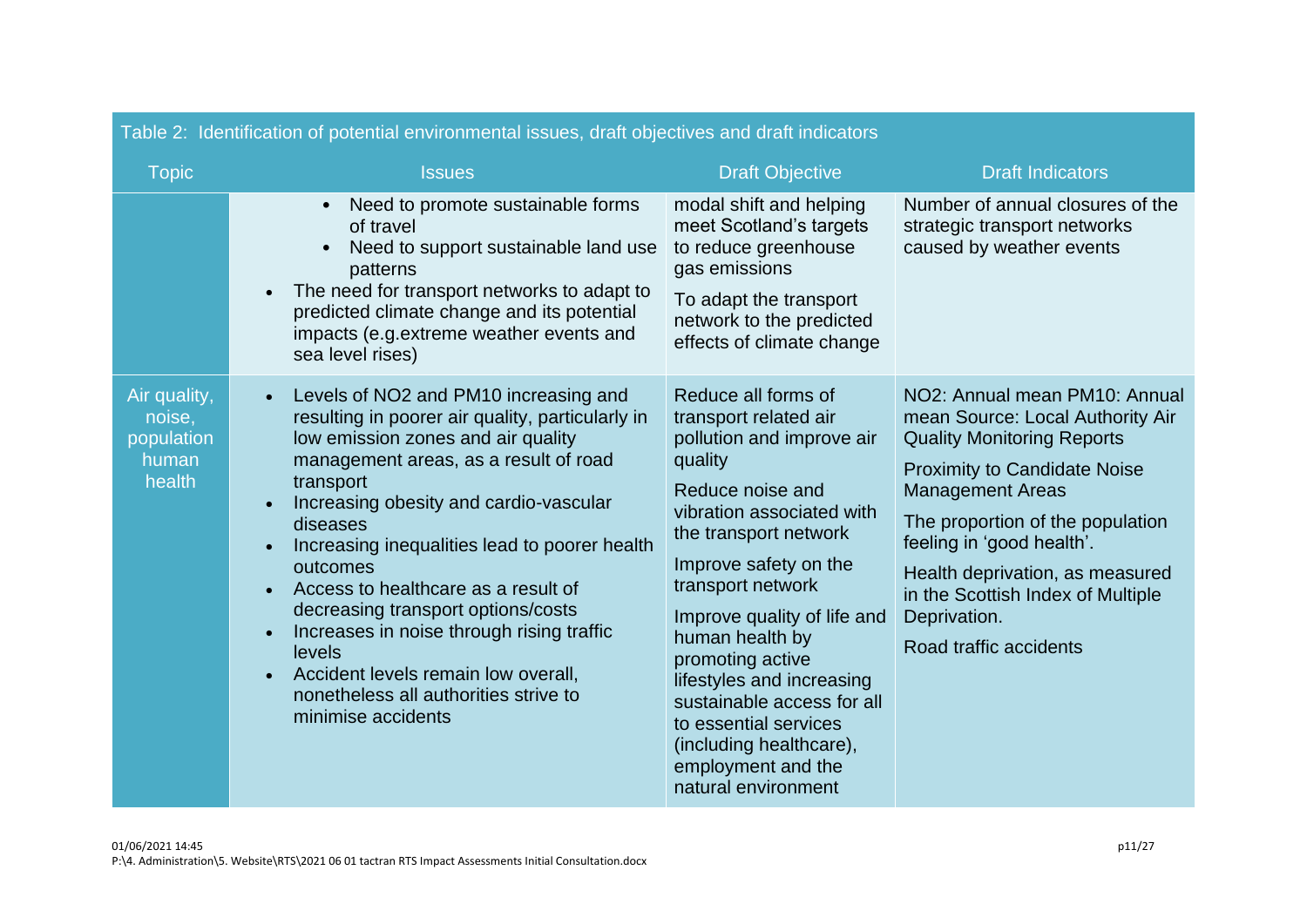| Table 2: Identification of potential environmental issues, draft objectives and draft indicators |                                                                                                                                                                                                                                                                                                                                                                                                                                                                                                                                                           |                                                                                                                                                                                             |                                                                                                                                                                                       |  |  |  |
|--------------------------------------------------------------------------------------------------|-----------------------------------------------------------------------------------------------------------------------------------------------------------------------------------------------------------------------------------------------------------------------------------------------------------------------------------------------------------------------------------------------------------------------------------------------------------------------------------------------------------------------------------------------------------|---------------------------------------------------------------------------------------------------------------------------------------------------------------------------------------------|---------------------------------------------------------------------------------------------------------------------------------------------------------------------------------------|--|--|--|
| <b>Topic</b>                                                                                     | <b>Issues</b>                                                                                                                                                                                                                                                                                                                                                                                                                                                                                                                                             | <b>Draft Objective</b>                                                                                                                                                                      | <b>Draft Indicators</b>                                                                                                                                                               |  |  |  |
|                                                                                                  |                                                                                                                                                                                                                                                                                                                                                                                                                                                                                                                                                           | Promote, invest in, build<br>and maintain<br>infrastructure to support<br>the development of high<br>quality places                                                                         |                                                                                                                                                                                       |  |  |  |
| Population                                                                                       | Changing demographics - ageing<br>$\bullet$<br>population. This will impact on the provision<br>of transport services as more people<br>become eligible for free concessionary<br>travel and also for the provision of more<br>accessible infrastructure.                                                                                                                                                                                                                                                                                                 | Improve quality of life and<br>human health by<br>increasing sustainable<br>access for all to essential<br>services (including<br>healthcare), employment<br>and the natural<br>environment | Does the measure directly<br>improve sustainable access for all<br>to essential services (including<br>healthcare), employment and the<br>natural environment                         |  |  |  |
| Geology<br>and Soil                                                                              | Loss of land to the development of transport<br>$\bullet$<br>infrastructure<br>Contaminated land and its impacts on land<br>$\bullet$<br>use and soil quality. Need to prevent future<br>land contamination.<br>Loss of soil organic matter and soil sealing<br>$\bullet$<br>by impermeable surfaces associated with<br>buildings and roads. Loss of soil organic<br>matter (which acts as a carbon store) will<br>result in increased carbon dioxide<br>emissions.<br>The need to protect sites designated for<br>$\bullet$<br>their geological interest | To safeguard and<br>improve soil quality,<br>particularly high value<br>agricultural land and<br>carbon rich soil.<br>To protect sites<br>designated for their<br>geological interest.      | Number of new strategic<br>infrastructure proposals which are<br>not on brownfield sites<br>Number of strategic infrastructure<br>proposals affecting sites of<br>geological interest |  |  |  |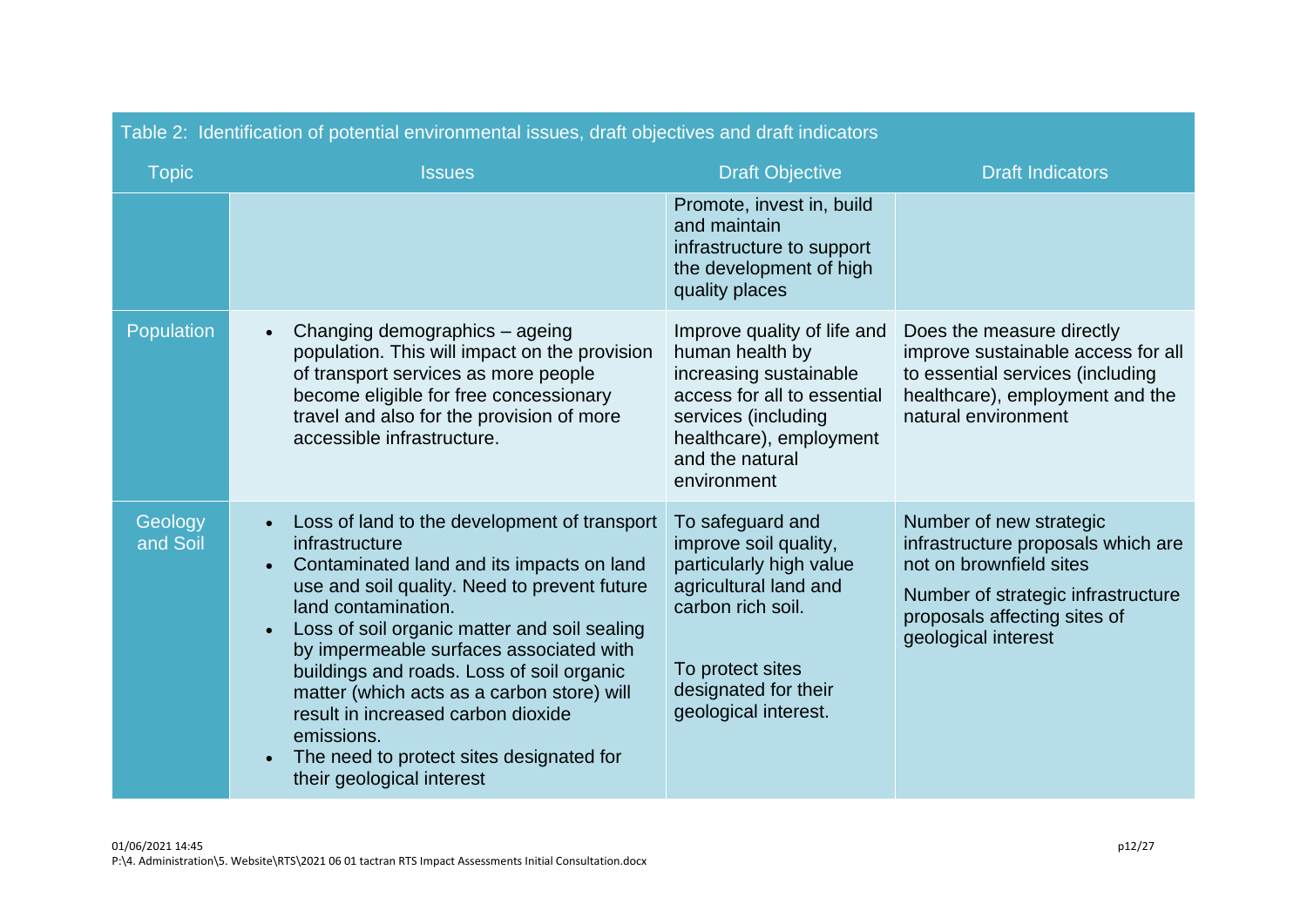| rabic 2. Tuchuncation or potential environmental issues, uran objectives and uran indicators |                                                                                                                                                                                                                                                                                                                                                                                                                                                                                                                                                                   |                                                                                                                                                                                                                          |                                                                                                                                                                                                                                                                                                                                                                                                                                     |  |  |  |
|----------------------------------------------------------------------------------------------|-------------------------------------------------------------------------------------------------------------------------------------------------------------------------------------------------------------------------------------------------------------------------------------------------------------------------------------------------------------------------------------------------------------------------------------------------------------------------------------------------------------------------------------------------------------------|--------------------------------------------------------------------------------------------------------------------------------------------------------------------------------------------------------------------------|-------------------------------------------------------------------------------------------------------------------------------------------------------------------------------------------------------------------------------------------------------------------------------------------------------------------------------------------------------------------------------------------------------------------------------------|--|--|--|
| <b>Topic</b>                                                                                 | <b>Issues</b>                                                                                                                                                                                                                                                                                                                                                                                                                                                                                                                                                     | <b>Draft Objective</b>                                                                                                                                                                                                   | <b>Draft Indicators</b>                                                                                                                                                                                                                                                                                                                                                                                                             |  |  |  |
| <b>Water</b>                                                                                 | Water bodies in close proximity to main<br>roads are at risk from pollution caused by<br>the impacts of contaminated surface water<br>run-off from roads.<br>Construction of new transport links adjacent<br>$\bullet$<br>to water bodies has the potential to disrupt<br>water ecosystems or pollute during both the<br>construction and operation stages.<br>The need to locate new transport<br>$\bullet$<br>infrastructure away from areas of flood risk,<br>and for such infrastructure to be resilient to<br>flooding (and adverse weather more<br>widely). | To protect, maintain and<br>improve the quality of all<br>water bodies and<br>wetlands that could be<br>directly or indirectly<br>affected by transport<br>infrastructure and protect<br>against the risk of<br>flooding | Number of new strategic<br>infrastructure proposals which are<br>near water bodies<br>The quality of river, coastal<br>and estuary waters as<br>monitored by SEPA<br>Number of new strategic<br>infrastructure proposals which are<br>within flood risk areas. Number of<br>new strategic infrastructure which<br>affect flood risk areas<br>Number of annual closures of the<br>strategic transport networks<br>caused by flooding |  |  |  |
| <b>Material</b><br><b>Assets</b>                                                             | Capacity and use of the existing road and<br>rail infrastructure<br>Quality and maintenance of the existing<br>$\bullet$<br>road (inc footway) and rail infrastructure as<br>well as other types of transport<br>infrastructure including car parks and bus<br>infrastructure.                                                                                                                                                                                                                                                                                    | Promote and improve the<br>sustainable use and<br>management of the<br>transport network<br>Reduce use of natural<br>resources                                                                                           | Qualitative implications of a<br>proposal for the relevant Asset<br><b>Management Plan</b>                                                                                                                                                                                                                                                                                                                                          |  |  |  |

#### Table 2: Identification of potential environmental issues, draft objectives and draft indicators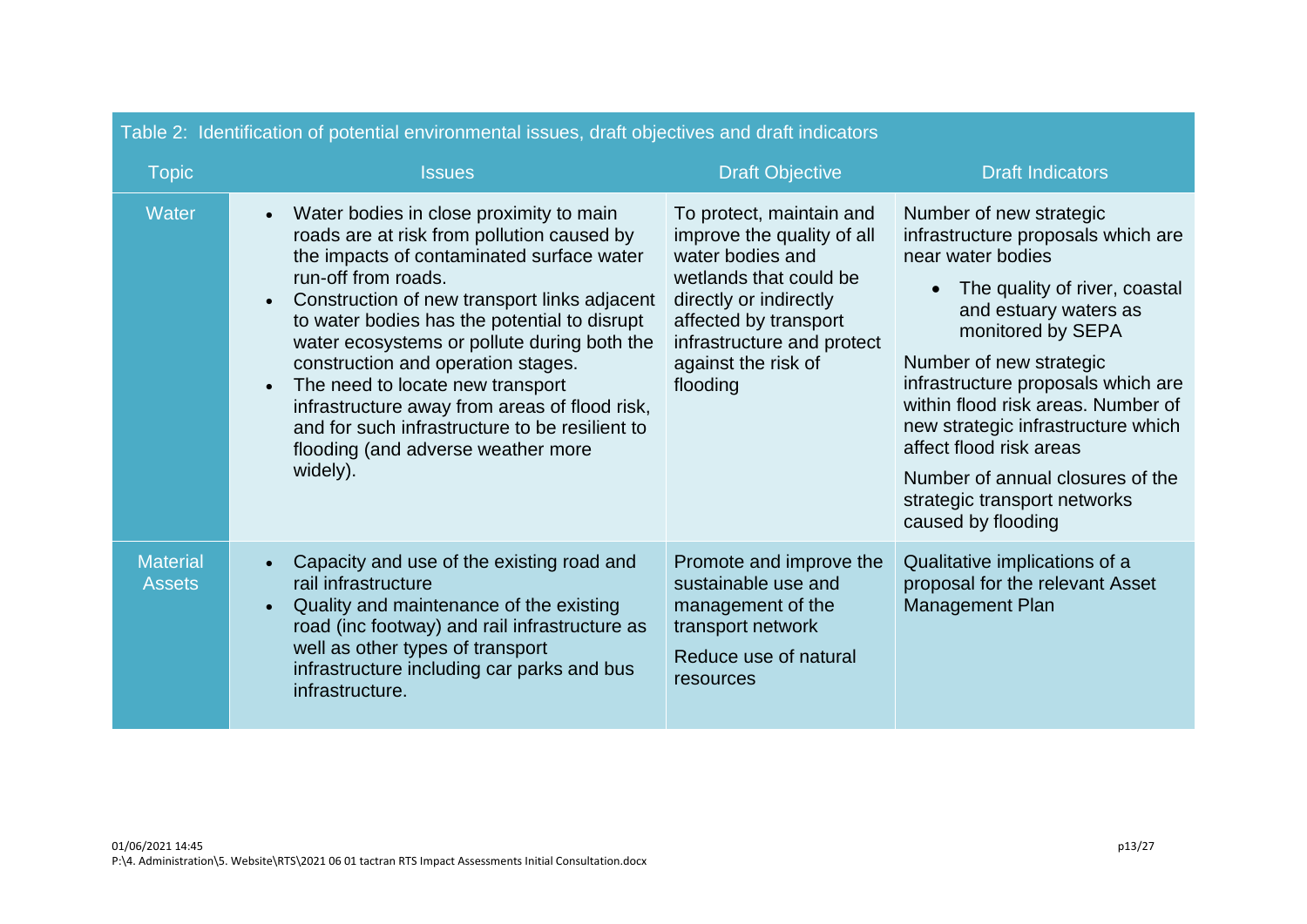## <span id="page-13-0"></span>**3. Potential impacts on people**

Your views on the potential impacts of transport provision on specific groups of people will help inform the following undertake the requirements of:

- Equalities and Human Rights Impact Assessment
- Child Rights and Wellbeing Assessment
- Health Inequalities Impact Assessment
- Fairer Scotland Duty

The core objectives of each the assessments are to:

- Consider potential to promote positive attitudes and equal opportunities for all groups.
- Consider potential to promote good relations between different groups and encourage participation in public life for all groups.
- Consider potential to address discrimination (direct, indirect and victimisation), harassment and personal harm against any population group.
- Consider the potential to better understand and address assumptions, prejudice and stereotyping of different population groups.

Q3. Does Table 3 (below) identify how transport provision, or lack of it, impacts differently (compared to the wider population) on different groups within society?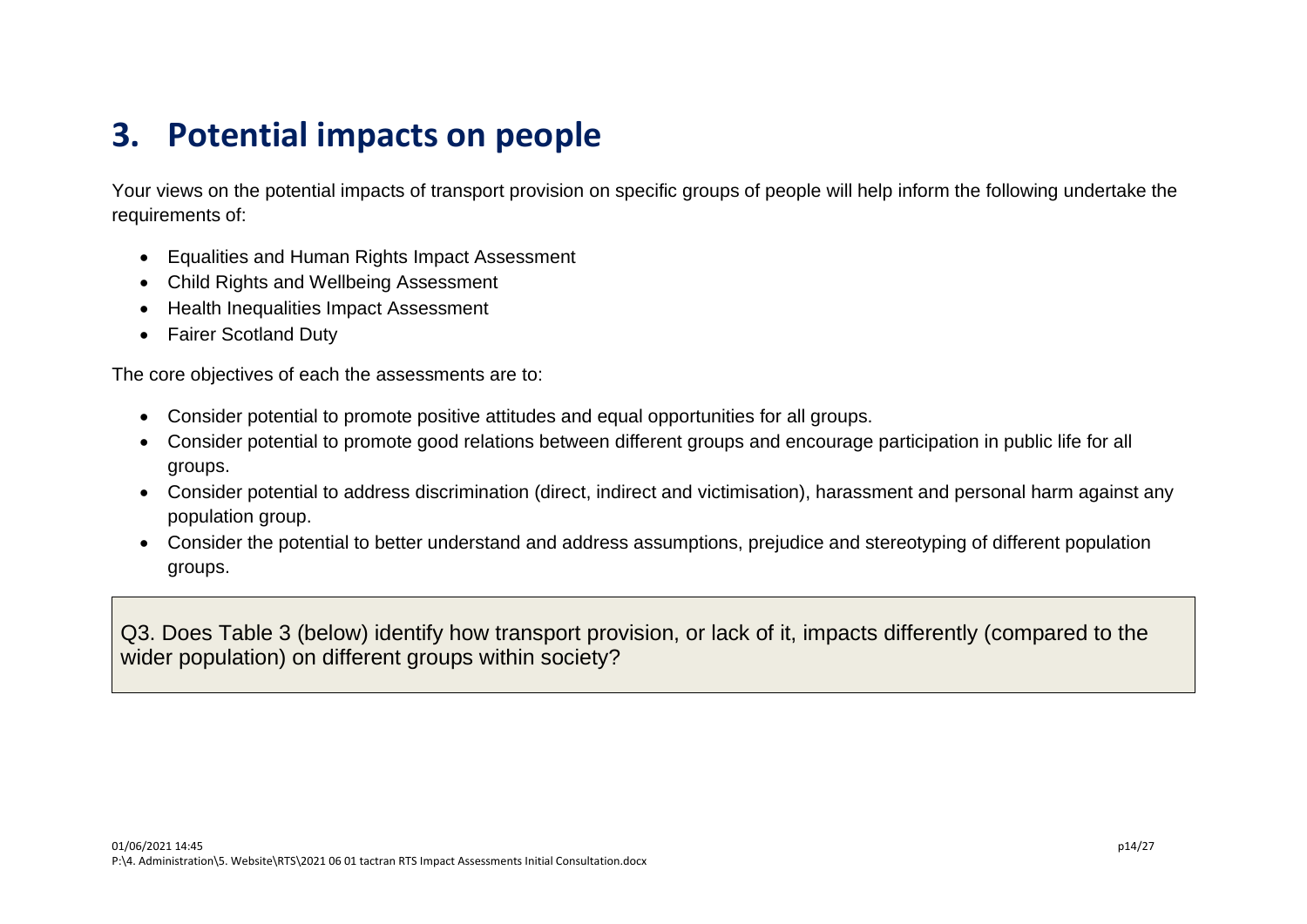| Table 3: Potential impacts of transport and travel on people |                                                                                                                                                                                                                                                                                                                                                                     |                                                              |                                                                                                                                                                                                                                                                                                                                                 |  |
|--------------------------------------------------------------|---------------------------------------------------------------------------------------------------------------------------------------------------------------------------------------------------------------------------------------------------------------------------------------------------------------------------------------------------------------------|--------------------------------------------------------------|-------------------------------------------------------------------------------------------------------------------------------------------------------------------------------------------------------------------------------------------------------------------------------------------------------------------------------------------------|--|
|                                                              | General                                                                                                                                                                                                                                                                                                                                                             |                                                              | <b>Specific</b>                                                                                                                                                                                                                                                                                                                                 |  |
| <b>Equality</b><br>Characteristic                            | <b>Potential Impacts (General)</b>                                                                                                                                                                                                                                                                                                                                  | <b>Specific</b><br>Characteristic                            | Potential Impacts of transport and travel                                                                                                                                                                                                                                                                                                       |  |
| Age                                                          | Children, young people, adults and older<br>$\bullet$<br>adults may have different needs,<br>expectations and styles of communication.<br>Older people are more likely to have<br>mobility and sensory impairments.<br>Older people are more likely to require care,<br>$\bullet$<br>and to be carers.<br>Women substantially outnumber men in<br>older age groups. | <b>Older People</b><br>$(65+)$                               | Access to essential services and social<br>$\bullet$<br>network may be reduced if elderly people<br>lose the ability to drive, and public transport<br>options are limited<br>Barriers include physically inaccessible<br>$\bullet$<br>transport vehicles, the pedestrian<br>environment, safety concerns, and attitudes<br>of transport staff. |  |
|                                                              | More likely to be in employment and<br>$\bullet$<br>supporting either younger or older<br>relatives                                                                                                                                                                                                                                                                 | Adults (18-<br>64)                                           | Due to work, likely to be constrained with<br>$\bullet$<br>regard to travel times / opportunities                                                                                                                                                                                                                                               |  |
|                                                              | Intolerance towards children and young<br>$\bullet$<br>people may limit their opportunities, for<br>example, by excluding them from public<br>places.<br>Younger people are more likely to live in<br>$\bullet$                                                                                                                                                     | Children &<br>young<br>people (0-<br>18)                     | Young people (up to the age of 15) are<br>$\bullet$<br>restricted in locations they can access, subject<br>to:<br>lifts<br>$\circ$                                                                                                                                                                                                              |  |
|                                                              | deprived areas than people from older age<br>groups.                                                                                                                                                                                                                                                                                                                | <b>Looked After</b><br>Children<br>(Corporate)<br>Parenting) | availability of public transport and cost<br>ability to walk or cycle to destinations<br>$\circ$<br>Cost of public transport (many child<br>concessions cease to apply after the age of 15)<br>Noise induced tinnitus is also increasing among<br>$\bullet$<br>young people.                                                                    |  |
| <b>Disability</b>                                            | Disabled people may have a physical or<br>$\bullet$<br>mental impairment that affects their ability to                                                                                                                                                                                                                                                              | Physical<br><b>Disability</b>                                | Using alternative modes of transport requires<br>$\bullet$<br>overcoming barriers in relation to journey                                                                                                                                                                                                                                        |  |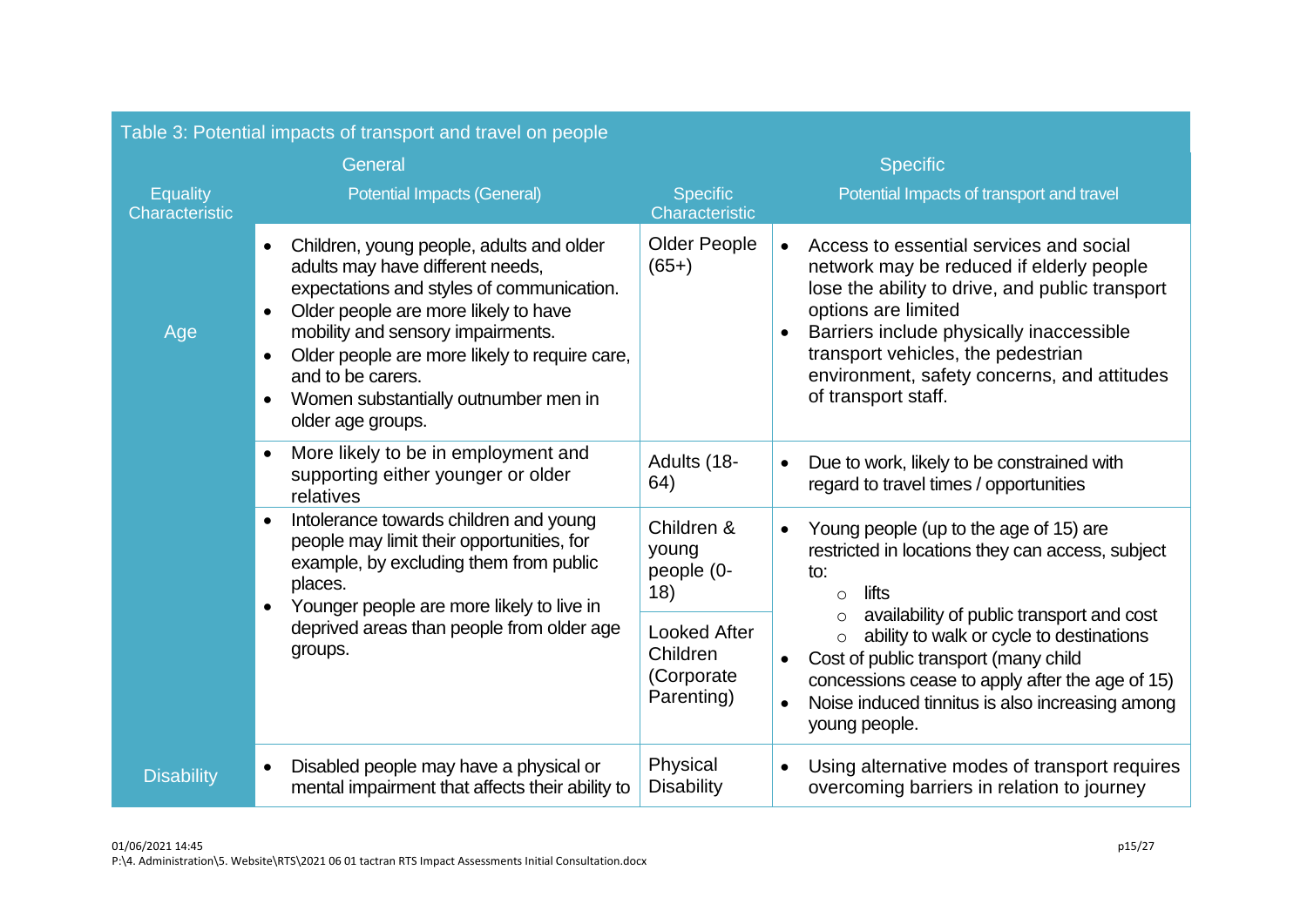| Table 3: Potential impacts of transport and travel on people |                                                                                                                                                                                                                                                                                                                                                                                                                                                     |                                                                                |                                                                                                                                                                                                                                                                                                                                                                                                                                                                                                                                                                                                                                                                                                                                                                            |  |
|--------------------------------------------------------------|-----------------------------------------------------------------------------------------------------------------------------------------------------------------------------------------------------------------------------------------------------------------------------------------------------------------------------------------------------------------------------------------------------------------------------------------------------|--------------------------------------------------------------------------------|----------------------------------------------------------------------------------------------------------------------------------------------------------------------------------------------------------------------------------------------------------------------------------------------------------------------------------------------------------------------------------------------------------------------------------------------------------------------------------------------------------------------------------------------------------------------------------------------------------------------------------------------------------------------------------------------------------------------------------------------------------------------------|--|
|                                                              | General                                                                                                                                                                                                                                                                                                                                                                                                                                             | <b>Specific</b>                                                                |                                                                                                                                                                                                                                                                                                                                                                                                                                                                                                                                                                                                                                                                                                                                                                            |  |
| Equality<br>Characteristic                                   | <b>Potential Impacts (General)</b>                                                                                                                                                                                                                                                                                                                                                                                                                  | Potential Impacts of transport and travel<br><b>Specific</b><br>Characteristic |                                                                                                                                                                                                                                                                                                                                                                                                                                                                                                                                                                                                                                                                                                                                                                            |  |
|                                                              | carry out normal day-to-day activities,<br>including mobility, continence, speech,<br>hearing, eyesight (including colour<br>blindness), memory, ability to<br>learn/understand, and ability to lift objects.<br>As a result, disabled people may require                                                                                                                                                                                           |                                                                                | planning, physical access and facilities and<br>the approach of transport staff. There are<br>issues about whether all aspects of a journey<br>are accessible, more information relating to<br>physical accessibility and the assistance<br>from transport staff                                                                                                                                                                                                                                                                                                                                                                                                                                                                                                           |  |
|                                                              | wheelchair access, or communication<br>support such as induction loops, large print<br>text, switches at accessible heights,<br>interpreters etc.<br>People with a long-term mental or physical<br>$\bullet$<br>impairment may find it more difficult to<br>access services via public transport or<br>walking, and to retain employment.<br>One in five disabled Scots have<br>$\bullet$<br>experienced harassment because of their<br>disability. | Sensory<br>Impairment                                                          | Disabled people with sensory impairments,<br>$\bullet$<br>including people with visual and hearing<br>impairments, may be reliant on using public<br>transport in helping them achieve social<br>integration. Barriers to transport use<br>encompass issues relating to physical access,<br>information and communication, attitudes of<br>transport staff, confidence and cost<br>Deaf people require visual aids. As for all<br>$\bullet$<br>passengers, these should be in simple written<br>English, with timetables that are easy to<br>understand, displays at bus stops and clear<br>destination displays on buses. Visual aids to<br>show people where they wish to alight may be<br>useful<br>The need to provide BSL / audio transcriptions<br>$\bullet$<br>etc. |  |
|                                                              |                                                                                                                                                                                                                                                                                                                                                                                                                                                     | Mental<br>Health                                                               | People with mental health support needs are<br>$\bullet$<br>reliant on public transport for making journeys.                                                                                                                                                                                                                                                                                                                                                                                                                                                                                                                                                                                                                                                               |  |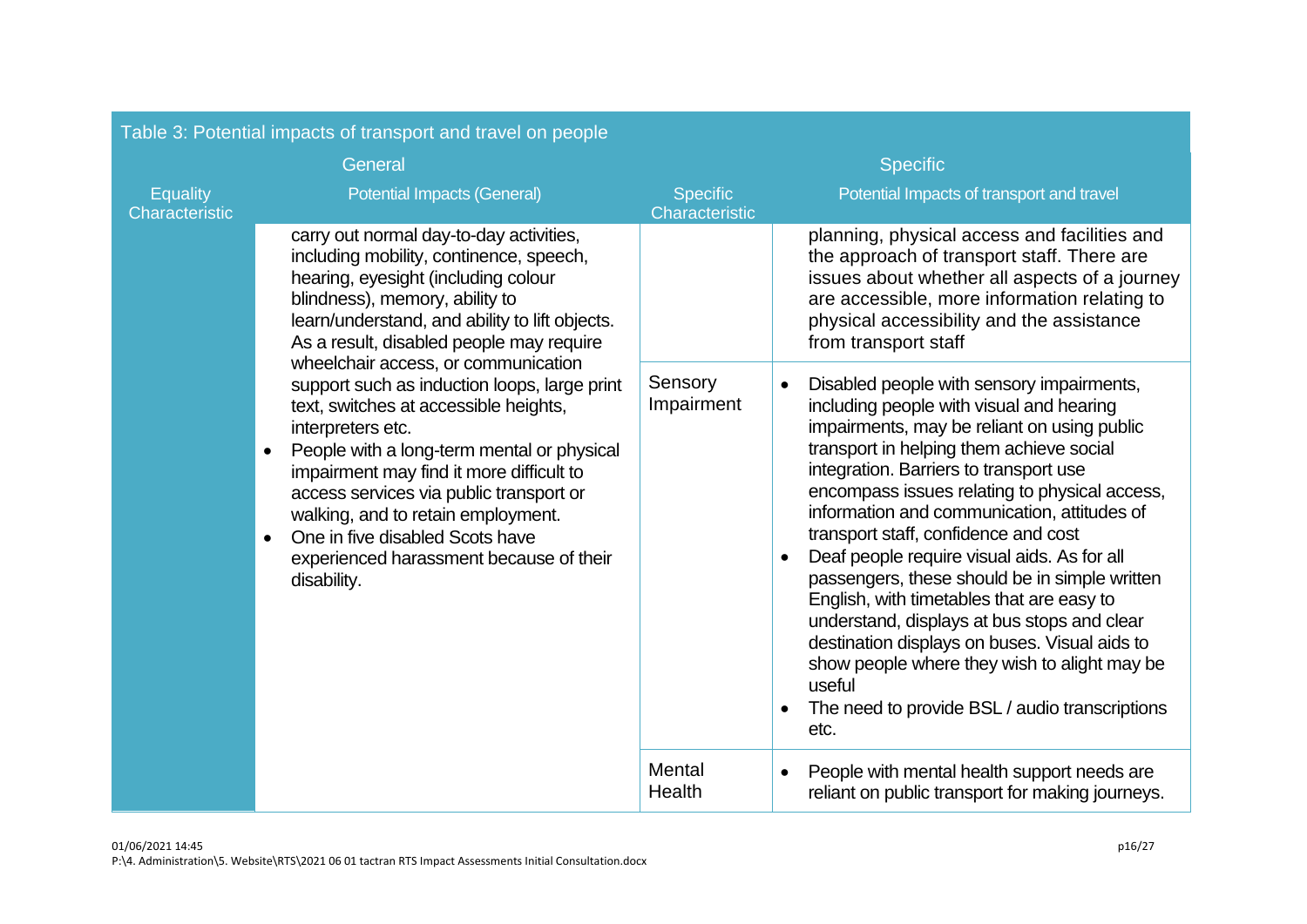| Table 3: Potential impacts of transport and travel on people |                                                                                                                                                                                                                                   |                                   |                                                                                                                                                                                                                                                                                                                                                                                                                                                                                                                                                                                                            |  |
|--------------------------------------------------------------|-----------------------------------------------------------------------------------------------------------------------------------------------------------------------------------------------------------------------------------|-----------------------------------|------------------------------------------------------------------------------------------------------------------------------------------------------------------------------------------------------------------------------------------------------------------------------------------------------------------------------------------------------------------------------------------------------------------------------------------------------------------------------------------------------------------------------------------------------------------------------------------------------------|--|
| General                                                      |                                                                                                                                                                                                                                   |                                   | <b>Specific</b>                                                                                                                                                                                                                                                                                                                                                                                                                                                                                                                                                                                            |  |
| <b>Equality</b><br>Characteristic                            | <b>Potential Impacts (General)</b>                                                                                                                                                                                                | <b>Specific</b><br>Characteristic | Potential Impacts of transport and travel                                                                                                                                                                                                                                                                                                                                                                                                                                                                                                                                                                  |  |
|                                                              |                                                                                                                                                                                                                                   |                                   | Key difficulties experienced by people in this<br>group in relation to travel are confidence issues<br>and affordability. Routine and planning are<br>important in people's confidence to travel, also<br>choice of mode, having a travel companion,<br>and the attitudes of transport staff                                                                                                                                                                                                                                                                                                               |  |
|                                                              |                                                                                                                                                                                                                                   | Learning<br><b>Disability</b>     | People with learning disabilities typically use<br>$\bullet$<br>several transport modes including:<br>community transport, public transport, private<br>car and taxis/private hire vehicles. Key<br>enablers for travel are travel training;<br>accessible transport information; a safe<br>street environment and space on public<br>transport; and, positive interactions with<br>transport staff and other transport users.<br>The potential for hate crimes to impact on<br>this group has also been identified.<br>The need to publish material in easy read for<br>people with learning disabilities |  |
| <b>Sex</b>                                                   | For some conditions, such as mental<br>$\bullet$<br>illness, there is a greater expressed<br>need for services among women<br>compared to men.<br>Carers are disproportionately female,<br>both in the home and in the workplace. | Female                            | Women have more limited access to cars<br>$\bullet$<br>than men<br>Fewer women than men have driving<br>$\bullet$<br>licences                                                                                                                                                                                                                                                                                                                                                                                                                                                                              |  |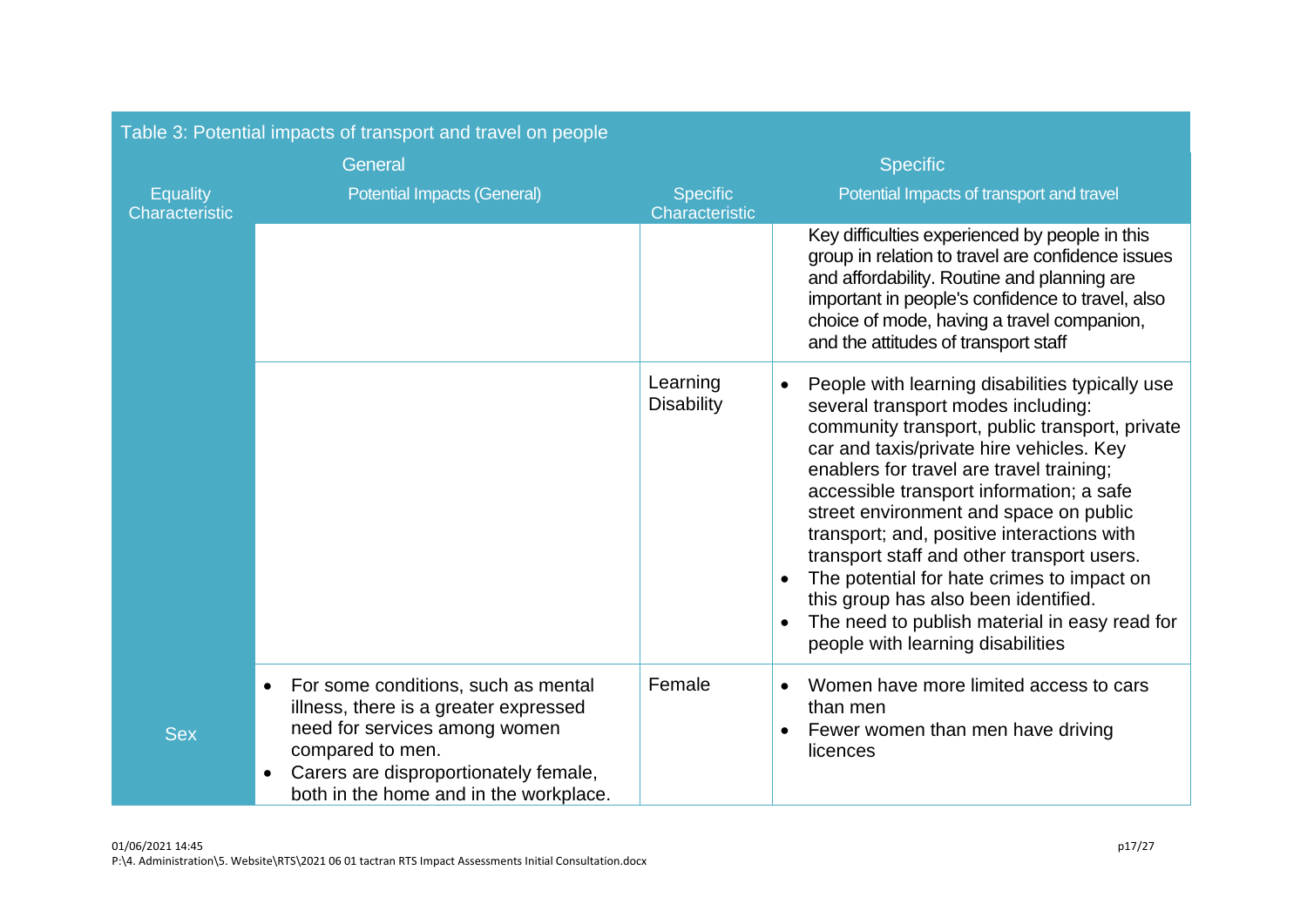| Table 3: Potential impacts of transport and travel on people |                                                                                                                                                       |                                                                                |                                                                                                                                                                                                                                                                                                                                                                                                                                                                                                                                                                                                                                                                                                                                                                                                                                                                                                                |  |
|--------------------------------------------------------------|-------------------------------------------------------------------------------------------------------------------------------------------------------|--------------------------------------------------------------------------------|----------------------------------------------------------------------------------------------------------------------------------------------------------------------------------------------------------------------------------------------------------------------------------------------------------------------------------------------------------------------------------------------------------------------------------------------------------------------------------------------------------------------------------------------------------------------------------------------------------------------------------------------------------------------------------------------------------------------------------------------------------------------------------------------------------------------------------------------------------------------------------------------------------------|--|
|                                                              | General                                                                                                                                               | <b>Specific</b>                                                                |                                                                                                                                                                                                                                                                                                                                                                                                                                                                                                                                                                                                                                                                                                                                                                                                                                                                                                                |  |
| <b>Equality</b><br>Characteristic                            | <b>Potential Impacts (General)</b>                                                                                                                    | Potential Impacts of transport and travel<br><b>Specific</b><br>Characteristic |                                                                                                                                                                                                                                                                                                                                                                                                                                                                                                                                                                                                                                                                                                                                                                                                                                                                                                                |  |
|                                                              | Women are also more likely to require<br>regular help.<br>Men have lower healthy life expectancy<br>$\bullet$<br>and total life expectancy than women |                                                                                | Women travel less in relation to their<br>$\bullet$<br>employment, and are more likely to work<br>close to home and therefore to walk to work<br>Women are more likely than men to travel by<br>$\bullet$<br>public transport, as car passengers and on<br>foot<br>Women's trips are more likely to relate to<br>caring and family responsibilities, while men<br>are more likely to travel for business and<br>leisure<br>Women make more trips to and from<br>education (including escorting children) and<br>more shopping trips<br>Women make more journeys using public<br>$\bullet$<br>transport with children or otherwise<br>'encumbered'<br>Women's journeys are more likely to involve<br>a range of different forms of transport,<br>whereas men's journeys often involve only<br>cars<br>Personal safety is an issue, especially after<br>dark and there is a need for CCTV on buses<br>and trains |  |
|                                                              | Cultural norms and expectations may<br>$\bullet$<br>impact on behaviour and health<br>outcomes: for example, young men are                            | Male                                                                           | Young males are more likely to be involved<br>$\bullet$<br>in road traffic accidents                                                                                                                                                                                                                                                                                                                                                                                                                                                                                                                                                                                                                                                                                                                                                                                                                           |  |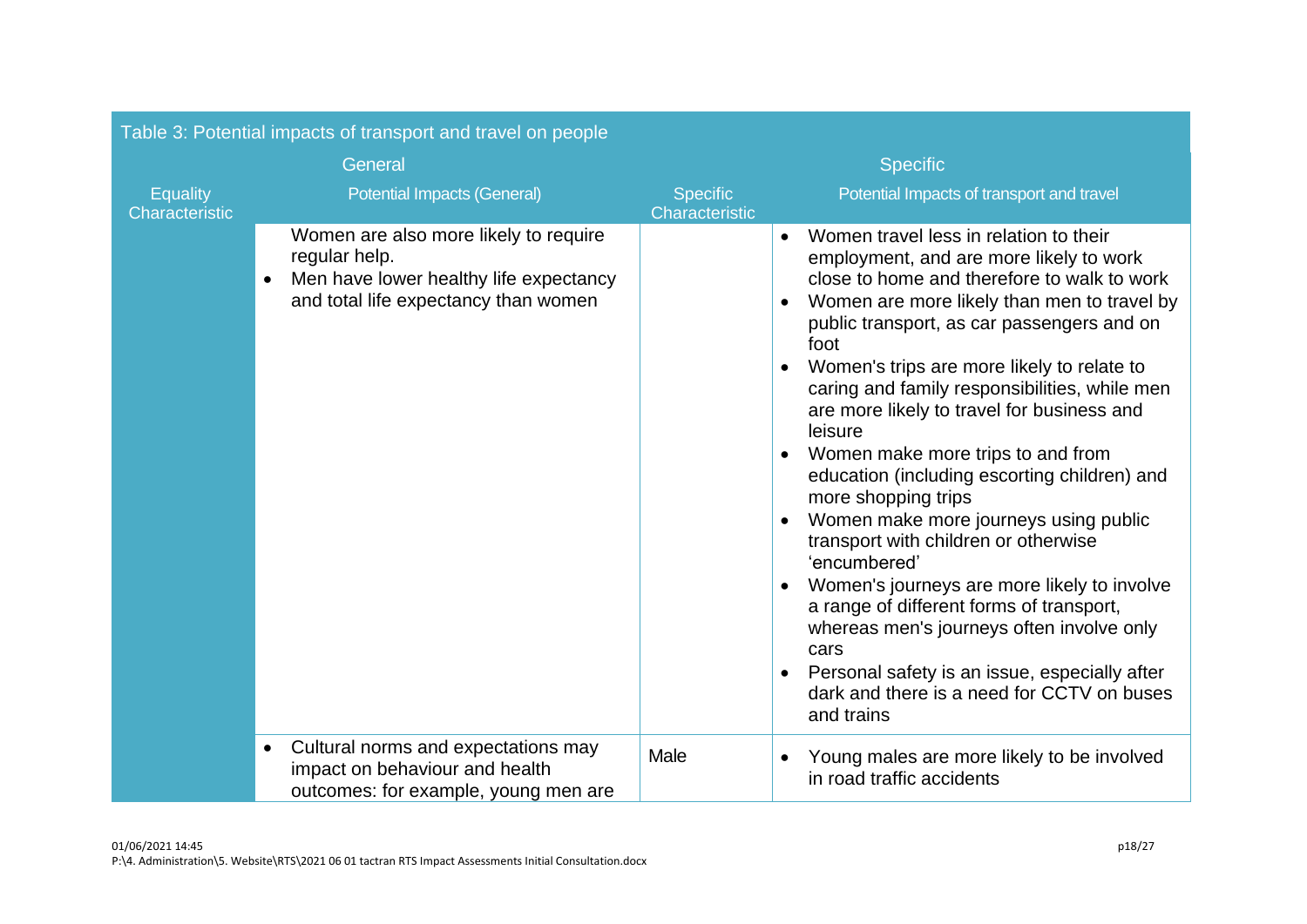|                                     | Table 3: Potential impacts of transport and travel on people                                                                                                                                                                                                                                                                                                                                                                                                                              |                                             |                                                                 |  |
|-------------------------------------|-------------------------------------------------------------------------------------------------------------------------------------------------------------------------------------------------------------------------------------------------------------------------------------------------------------------------------------------------------------------------------------------------------------------------------------------------------------------------------------------|---------------------------------------------|-----------------------------------------------------------------|--|
|                                     | General                                                                                                                                                                                                                                                                                                                                                                                                                                                                                   | <b>Specific</b>                             |                                                                 |  |
| <b>Equality</b><br>Characteristic   | <b>Potential Impacts (General)</b>                                                                                                                                                                                                                                                                                                                                                                                                                                                        | <b>Specific</b><br>Characteristic           | Potential Impacts of transport and travel                       |  |
|                                     | more likely to be involved in violence or<br>accidents and the suicide rate is three<br>times higher in men than women.                                                                                                                                                                                                                                                                                                                                                                   |                                             |                                                                 |  |
|                                     | Transgender people typically report poor<br>$\bullet$<br>experiences with services, primarily<br>related to attitudes of and assumptions<br>made by staff. They experience high<br>levels of discrimination with direct<br>impacts on mental health, and have high<br>levels of substance use and self-harm.<br>They may also have needs in relation to<br>modesty such as privacy in changing<br>areas, provision of single gender<br>accommodation, appropriate<br>uniforms/dress code. | Transgender<br>and other<br>gender identity | There is a potential for hate crimes to impact on<br>this group |  |
| Gender                              |                                                                                                                                                                                                                                                                                                                                                                                                                                                                                           | Male<br>transitioning<br>to female          | There is a potential for hate crimes to impact on<br>this group |  |
| Reassignment                        |                                                                                                                                                                                                                                                                                                                                                                                                                                                                                           | Female<br>transitioning<br>to male          |                                                                 |  |
| <b>Sexual</b><br><b>Orientation</b> | Lesbian, gay and bisexual (LGB) people<br>$\bullet$<br>often experience significant mental and<br>physical health problems related to                                                                                                                                                                                                                                                                                                                                                     |                                             | There is a potential for hate crimes to impact on this<br>group |  |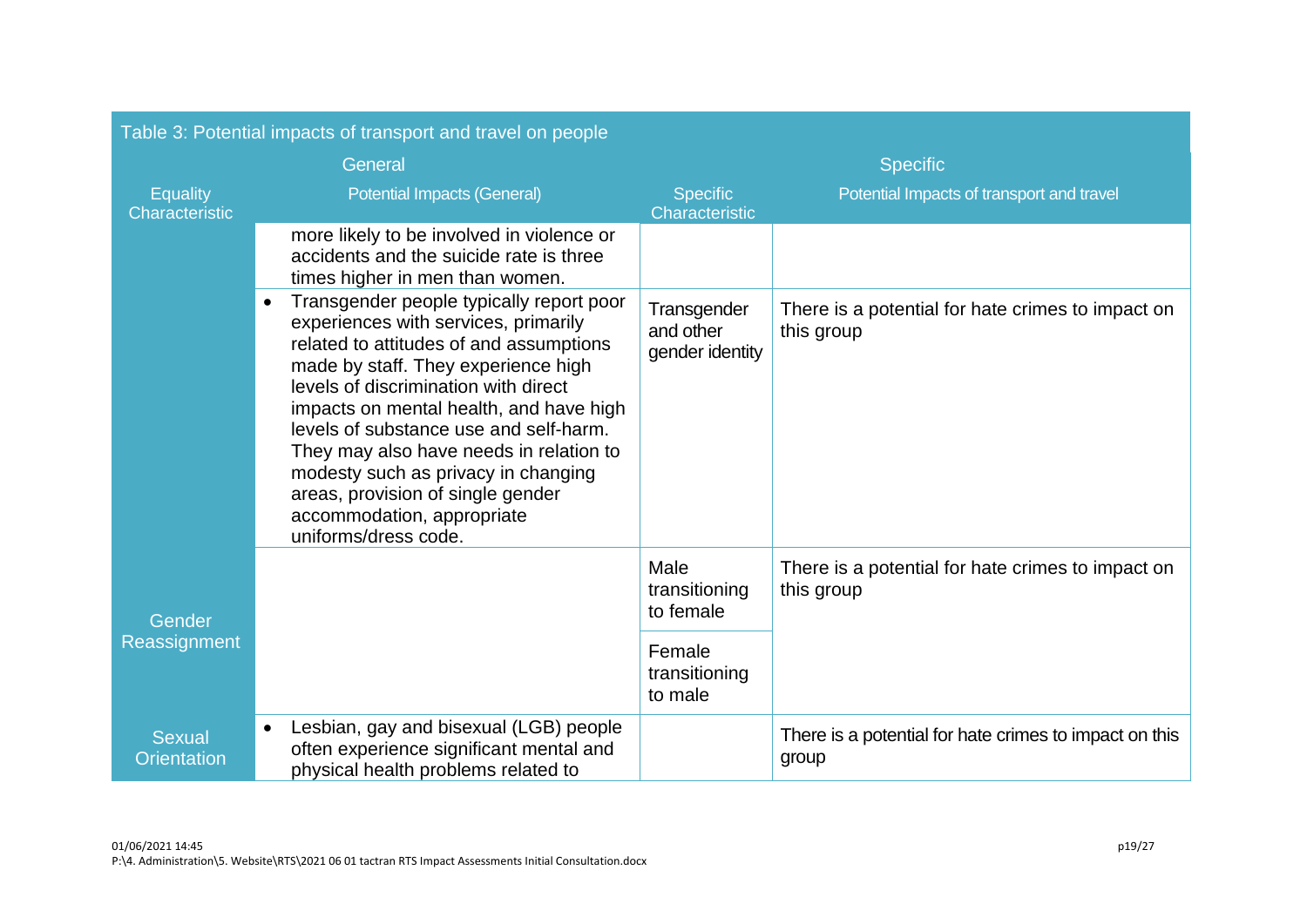|                                        | Table 3: Potential impacts of transport and travel on people                                                                                                                                                                                                                                                                                                   |                                   |                                                                                                                                                                                                                                                                                                                                                                                                      |  |
|----------------------------------------|----------------------------------------------------------------------------------------------------------------------------------------------------------------------------------------------------------------------------------------------------------------------------------------------------------------------------------------------------------------|-----------------------------------|------------------------------------------------------------------------------------------------------------------------------------------------------------------------------------------------------------------------------------------------------------------------------------------------------------------------------------------------------------------------------------------------------|--|
|                                        | General                                                                                                                                                                                                                                                                                                                                                        | <b>Specific</b>                   |                                                                                                                                                                                                                                                                                                                                                                                                      |  |
| Equality<br>Characteristic             | <b>Potential Impacts (General)</b>                                                                                                                                                                                                                                                                                                                             | <b>Specific</b><br>Characteristic | Potential Impacts of transport and travel                                                                                                                                                                                                                                                                                                                                                            |  |
|                                        | homophobia, heterosexism and social<br>exclusion.<br>High rates of self-harm, attempted<br>$\bullet$<br>suicide as well as high levels of alcohol,<br>drug and tobacco use have been<br>reported across the LGB population.<br>Gay and bisexual men may be less likely<br>$\bullet$<br>to be registered with a GP.                                             |                                   |                                                                                                                                                                                                                                                                                                                                                                                                      |  |
| Marriage/Civil<br>Partnership          | Partner abuse may occur in same sex<br>$\bullet$<br>as well as heterosexual couples.                                                                                                                                                                                                                                                                           |                                   |                                                                                                                                                                                                                                                                                                                                                                                                      |  |
| Pregnancy /<br>Maternity/<br>Paternity |                                                                                                                                                                                                                                                                                                                                                                | Women                             | Groups may temporarily experience difficulties<br>$\bullet$<br>similar to those for disabled people.                                                                                                                                                                                                                                                                                                 |  |
|                                        |                                                                                                                                                                                                                                                                                                                                                                | Men<br>(Paternity)                |                                                                                                                                                                                                                                                                                                                                                                                                      |  |
| <b>Race</b>                            | People from some ethnic groups may<br>$\bullet$<br>require communication/information support,<br>such as interpreters and translated<br>materials.<br>People from some ethnic groups may have<br>$\bullet$<br>different experiences, expressions of and<br>ways of dealing with mental health<br>problems that may not be picked up by<br>mainstream services. |                                   | There are approximately 16,000 Black and<br>$\bullet$<br>Ethnic (BME) people in the region making up<br>just over 3% of the population. There is little<br>information on the use of transport for BME<br>people beyond the data available for the<br>general population.<br>Language may be a barrier to accessing travel<br>$\bullet$<br>and transport information and use of public<br>transport. |  |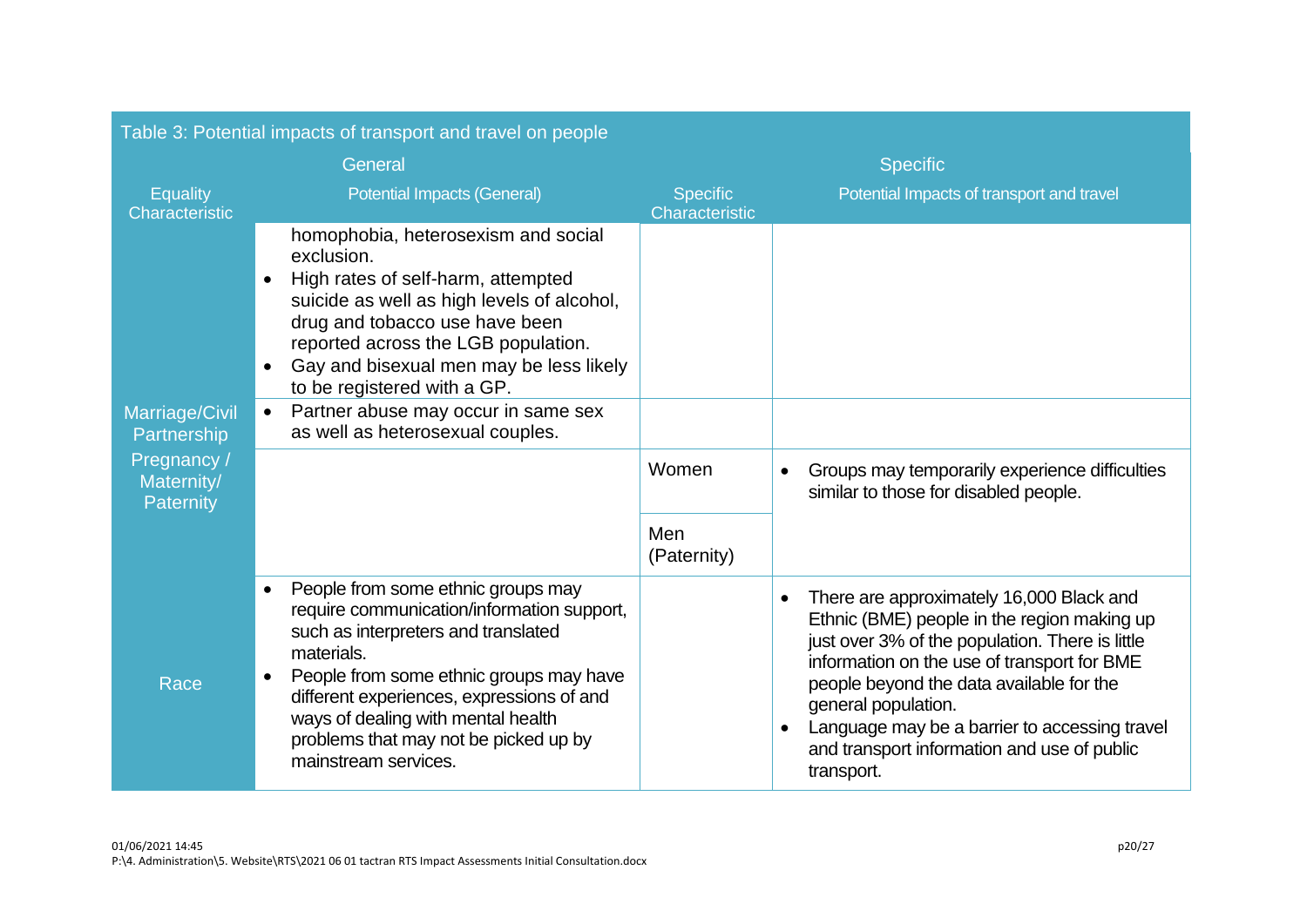|                                   | Table 3: Potential impacts of transport and travel on people                                                                                                                                                                                                                                                                                                                                                                                                                                                                                                                                                                                           |                                                                                                                                       |                                                                                                 |  |
|-----------------------------------|--------------------------------------------------------------------------------------------------------------------------------------------------------------------------------------------------------------------------------------------------------------------------------------------------------------------------------------------------------------------------------------------------------------------------------------------------------------------------------------------------------------------------------------------------------------------------------------------------------------------------------------------------------|---------------------------------------------------------------------------------------------------------------------------------------|-------------------------------------------------------------------------------------------------|--|
|                                   | General                                                                                                                                                                                                                                                                                                                                                                                                                                                                                                                                                                                                                                                | <b>Specific</b>                                                                                                                       |                                                                                                 |  |
| <b>Equality</b><br>Characteristic | <b>Potential Impacts (General)</b>                                                                                                                                                                                                                                                                                                                                                                                                                                                                                                                                                                                                                     | <b>Specific</b><br>Characteristic                                                                                                     | Potential Impacts of transport and travel                                                       |  |
|                                   | People from some ethnic groups may have<br>$\bullet$<br>cultural needs in relation to diet (e.g. halal or<br>kosher meat), modesty (e.g. privacy in<br>changing areas, provision of single gender<br>accommodation, appropriate<br>uniforms/dress code), organ/tissue<br>donation, blood sharing, certain<br>drugs/treatments, burial and death rites, etc.<br>Coronary heart disease, diabetes and<br>$\bullet$<br>stroke incidence and mortality are higher in<br>South Asian men and women when<br>compared to the rest of the UK population.<br>African people in the UK are diagnosed with<br>HIV at a higher rate than other ethnic<br>groups.14 |                                                                                                                                       |                                                                                                 |  |
| Religion /<br><b>Belief</b>       | People who follow a religion or have<br>$\bullet$<br>religious or philosophical beliefs may have<br>particular needs in relation to diet, modesty<br>(e.g. halal or kosher meat, privacy in<br>changing areas, provision of single gender<br>accommodation, appropriate<br>uniforms/dress code), organ/tissue<br>donation, blood sharing, certain<br>drugs/treatments, burial and death rites,<br>quiet room facilities etc.                                                                                                                                                                                                                           | <b>Religion or</b><br><b>Belief: A</b><br><b>Guide to the</b><br><u>Law</u><br><u>A list of</u><br>religions<br>used in the<br>census | The potential for hate crimes to impact on this<br>$\bullet$<br>group has also been identified. |  |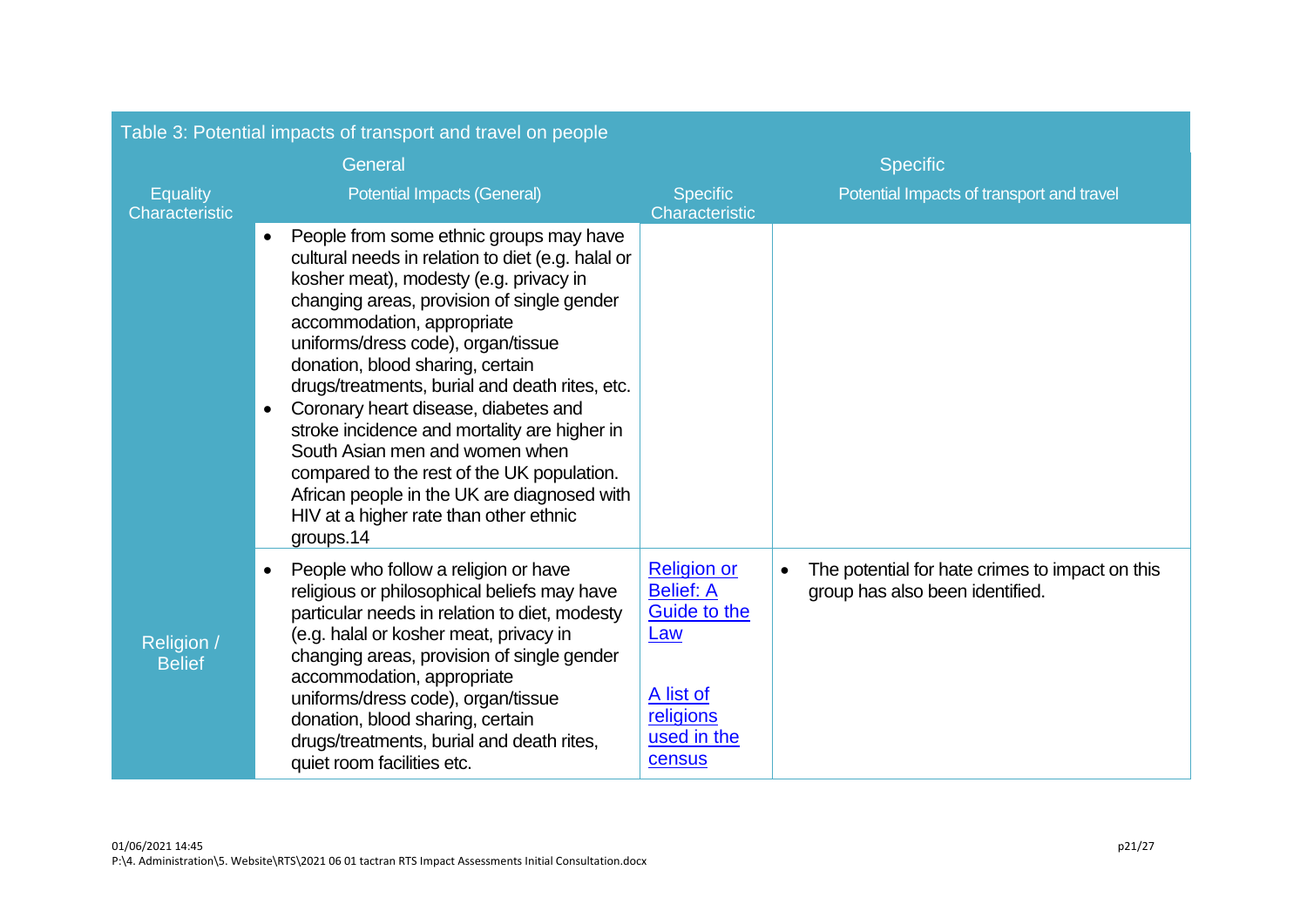|                                   | Table 3: Potential impacts of transport and travel on people                                                                                                                                                                                                                                                                                                                                                                                                                         |                                                                                                              |                                                                                                                                                                                                                                                                                                                                                                                                                                       |  |
|-----------------------------------|--------------------------------------------------------------------------------------------------------------------------------------------------------------------------------------------------------------------------------------------------------------------------------------------------------------------------------------------------------------------------------------------------------------------------------------------------------------------------------------|--------------------------------------------------------------------------------------------------------------|---------------------------------------------------------------------------------------------------------------------------------------------------------------------------------------------------------------------------------------------------------------------------------------------------------------------------------------------------------------------------------------------------------------------------------------|--|
|                                   | General                                                                                                                                                                                                                                                                                                                                                                                                                                                                              | <b>Specific</b>                                                                                              |                                                                                                                                                                                                                                                                                                                                                                                                                                       |  |
| <b>Equality</b><br>Characteristic | <b>Potential Impacts (General)</b>                                                                                                                                                                                                                                                                                                                                                                                                                                                   | <b>Specific</b><br>Characteristic                                                                            | Potential Impacts of transport and travel                                                                                                                                                                                                                                                                                                                                                                                             |  |
|                                   | There are established links between<br>$\bullet$<br>sectarianism and violence including partner<br>abuse (e.g. rates of partner abuse are<br>significantly higher after old firm football<br>matches).                                                                                                                                                                                                                                                                               |                                                                                                              |                                                                                                                                                                                                                                                                                                                                                                                                                                       |  |
| <b>Carers</b>                     | Carers UK reports that there were about<br>$\bullet$<br>660,000 carers in Scotland, about one in<br>eight of the population.15 Caring<br>responsibilities, including childcare and<br>care for other family members, may limit<br>people's participation in employment,<br>education and other aspects of life. This<br>may impact on the carer's social status,<br>income, mental and physical health, and<br>ability to access services.                                           |                                                                                                              |                                                                                                                                                                                                                                                                                                                                                                                                                                       |  |
| Socio-<br>economic<br>(fairness)  | People who are socio-economically<br>$\bullet$<br>deprived have greater health needs and<br>often complex health and social problems.<br>Poverty often clusters in certain<br>$\bullet$<br>geographical neighbourhoods, but most<br>people who are income deprived do not<br>live in the most deprived neighbourhoods.<br>People of low income may face barriers<br>$\bullet$<br>arising from the costs of accessing<br>services, e.g. transport costs or costs of<br>time off work. | Low income<br>Low wealth<br><b>Material</b><br>deprivation<br>Area<br>deprivation<br>Communities<br>of place | Inequalities may be created or exacerbated by the<br>inability to access to employment, education,<br>training and services. This may be as a result of:<br>Cost of travel (including limiting travel horizons)<br>$\bullet$<br>and reduced inability to 'invest' in more cost<br>effective solutions<br><b>Transport poverty</b><br>$\bullet$<br>Awareness of transport options (including<br>$\bullet$<br>limiting travel horizons) |  |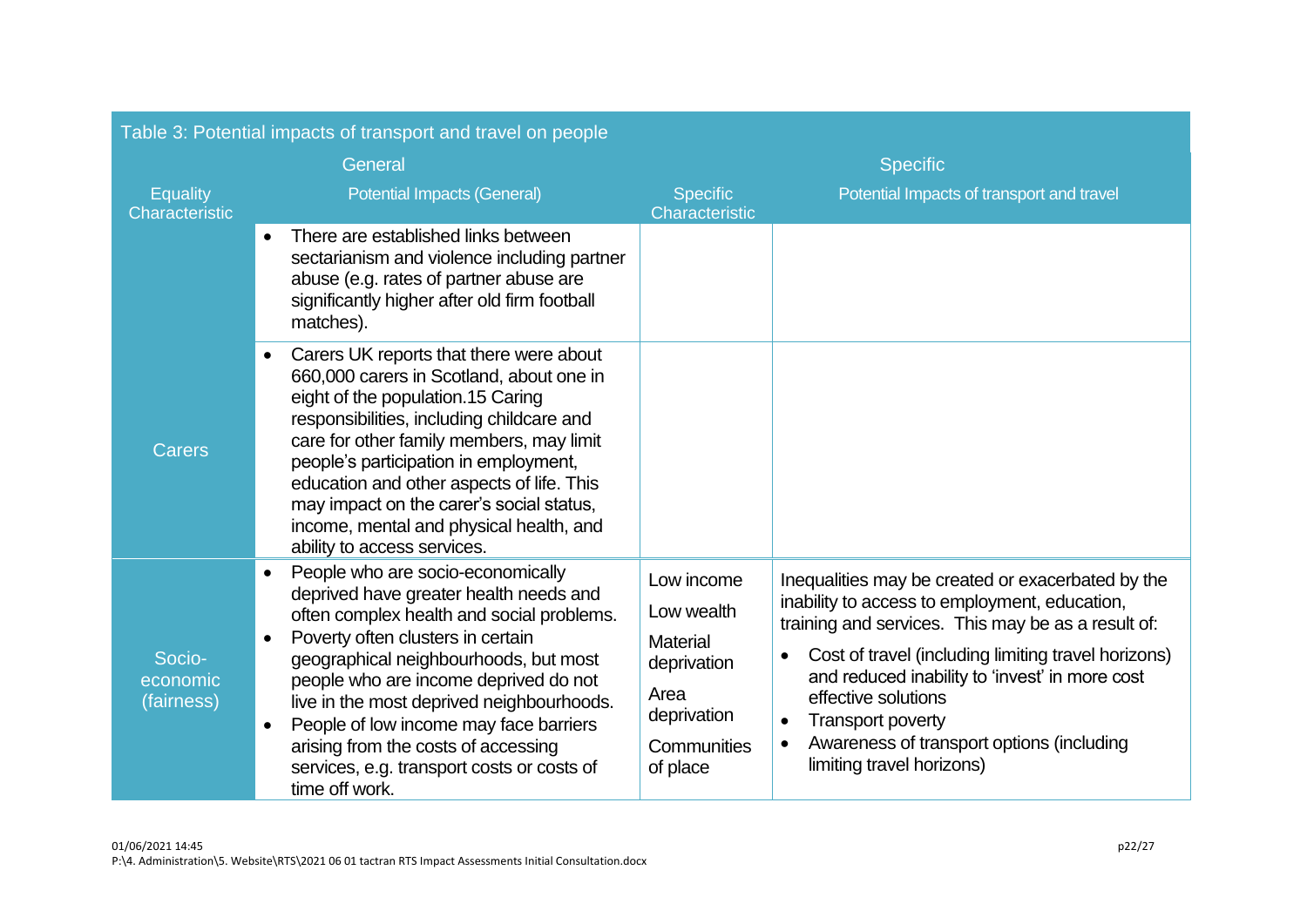<span id="page-22-0"></span>

|                            | Table 3: Potential impacts of transport and travel on people                                                                                                                                                                                                                                                                                                                                                                                                                                                                                                               |                                   |                                                                                                                                                                                                                                                                                                                                                                                                                                                                                                                                                                                                                                                                                                                                                                     |
|----------------------------|----------------------------------------------------------------------------------------------------------------------------------------------------------------------------------------------------------------------------------------------------------------------------------------------------------------------------------------------------------------------------------------------------------------------------------------------------------------------------------------------------------------------------------------------------------------------------|-----------------------------------|---------------------------------------------------------------------------------------------------------------------------------------------------------------------------------------------------------------------------------------------------------------------------------------------------------------------------------------------------------------------------------------------------------------------------------------------------------------------------------------------------------------------------------------------------------------------------------------------------------------------------------------------------------------------------------------------------------------------------------------------------------------------|
| General                    |                                                                                                                                                                                                                                                                                                                                                                                                                                                                                                                                                                            | <b>Specific</b>                   |                                                                                                                                                                                                                                                                                                                                                                                                                                                                                                                                                                                                                                                                                                                                                                     |
| Equality<br>Characteristic | <b>Potential Impacts (General)</b>                                                                                                                                                                                                                                                                                                                                                                                                                                                                                                                                         | <b>Specific</b><br>Characteristic | Potential Impacts of transport and travel                                                                                                                                                                                                                                                                                                                                                                                                                                                                                                                                                                                                                                                                                                                           |
|                            | People who are less articulate, have low<br>$\bullet$<br>education levels or poorer literacy skills<br>may experience barriers to services and<br>employment.<br>Homeless people often have complex<br>$\bullet$<br>health and social problems that make it<br>harder for them to access services.<br>This can result in:<br>Poorer skills and attainment<br>Lower quality, less secure and lower paid<br>work<br>Greater chance of being a victim of crime<br>$\blacksquare$<br>Less chance of being treated with dignity<br>and respect<br>Lower healthy life expectancy | Communities<br>of interest        | Availability of transport options (public transport<br>$\bullet$<br>or personal transport)<br>Availability of, and ability to use, technology to<br>$\bullet$<br>maximise awareness of and access to<br>transport services / availability and cost of<br>broadband<br>Pricing mechanisms to promote modal shift<br>$\bullet$<br>and low emission vehicles<br>Ability to afford low emission vehicles, including<br>$\bullet$<br>space and cost to, e.g. install electric vehicle<br>charging infrastructure<br>Severance caused by transport infrastructure<br>$\bullet$<br>In addition, the adverse impacts of transport (air<br>and noise pollution, road accidents) are more likely<br>to be felt in more deprived areas, contributing to<br>social disadvantage |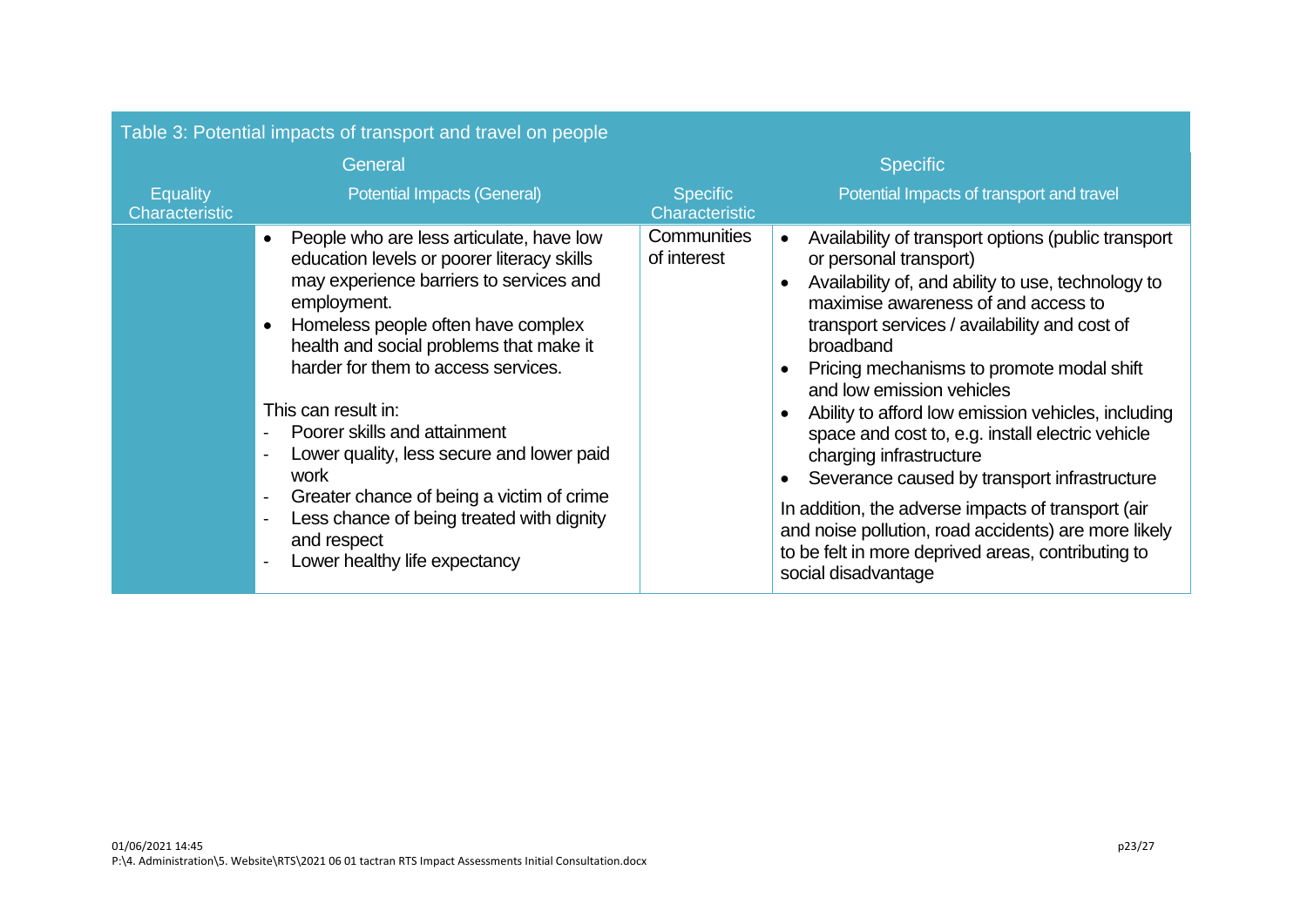## **4. Responding to this consultation**

#### **If you are responding on behalf of an organisation**

| Name and/or organisation |  |
|--------------------------|--|
|--------------------------|--|

| First half of your postcode |  |
|-----------------------------|--|
|-----------------------------|--|

| Could you please outline if<br>your organisation has any<br>responsibility for representing<br>aspects of the environment or<br>groups of people |
|--------------------------------------------------------------------------------------------------------------------------------------------------|
|--------------------------------------------------------------------------------------------------------------------------------------------------|

#### **If you are responding as an individual**

it will be helpful if you could fill in the box below

| <b>Name</b> |  |
|-------------|--|
|             |  |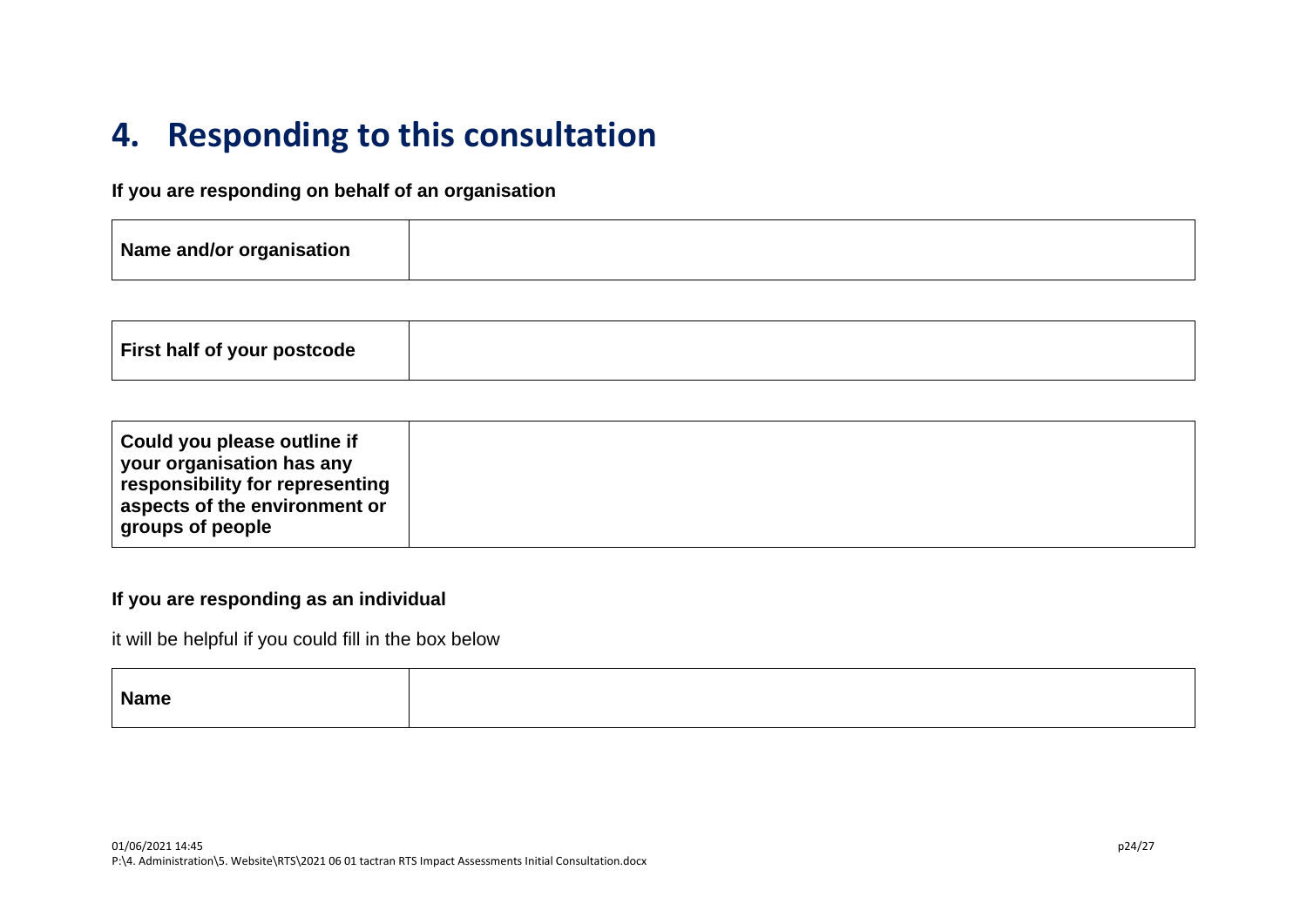| First half of your postcode |  |  |
|-----------------------------|--|--|
|                             |  |  |

**Your personal data and how it will be used:** We will be unable to identify you from the information you have provided and all personal information will be destroyed once it has been summarised for the consultation. We will only use your email address if you wish to provide it for the purposes of being kept up to date with the progress of the RTS.

#### **Do you want to be kept informed of the progress of the Regional Transport Strategy?**

If you would like to kept informed of the RTS assessment processes, please write your email address in the box below. This will only be used to forward information to you during the course of writing this RTS and will be deleted immediately thereafter. It will not be stored in relation to any responses you gave in relation to the survey.

| <b>Email address</b> |  |  |  |  |
|----------------------|--|--|--|--|
|----------------------|--|--|--|--|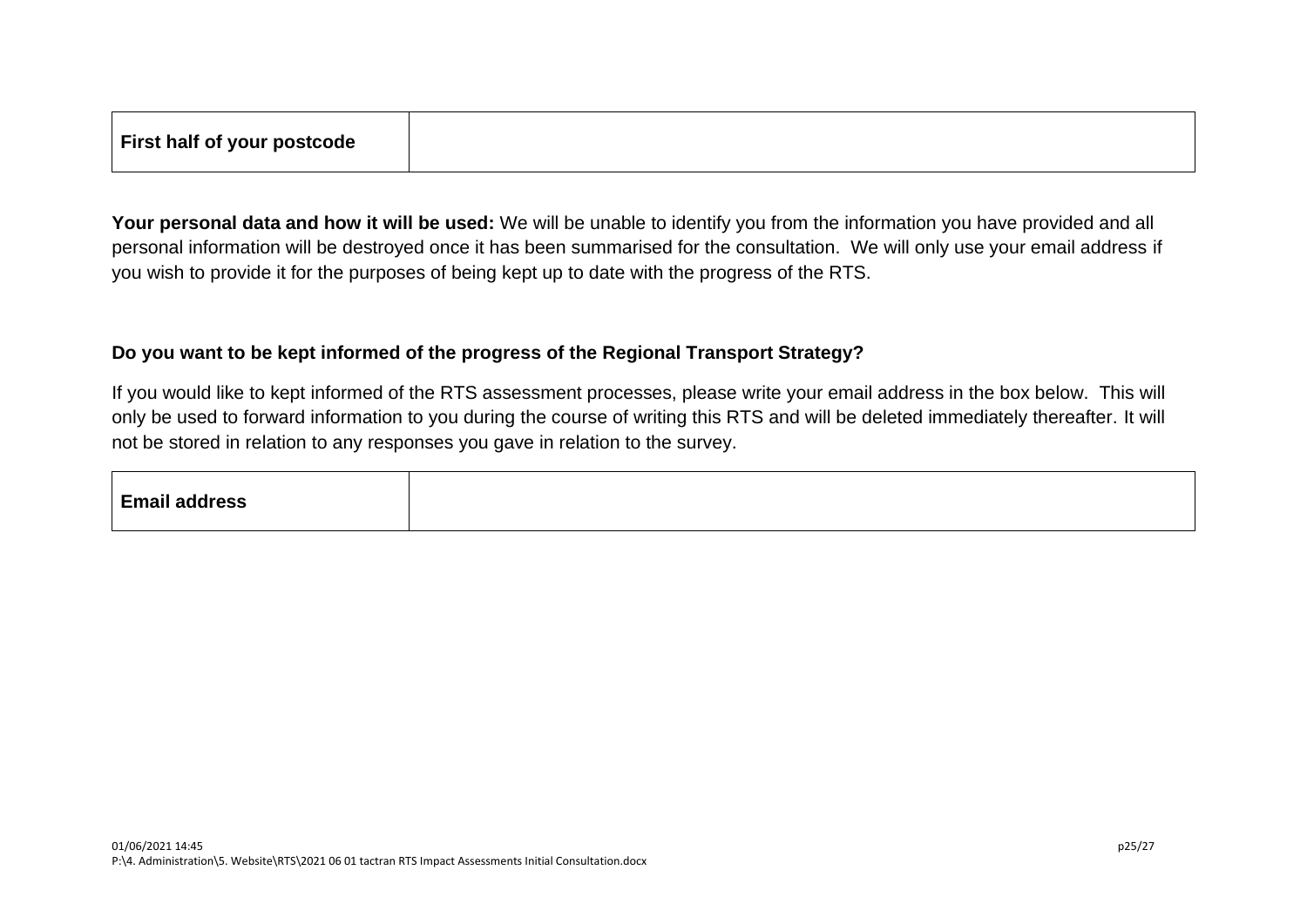### **Questions**

- 11

| account in developing the RTS?                                        | Q1: Are the key issues/trends identified in Table 2 the key environmental issues we need to take into   |
|-----------------------------------------------------------------------|---------------------------------------------------------------------------------------------------------|
| Yes/No                                                                |                                                                                                         |
| Please use this space if you<br>wish to elaborate on your<br>response |                                                                                                         |
| assessing the environmental impacts of the RTS?                       | Q2: Do the draft objectives and draft indicators included in Table 2 present a reasonable framework for |
| Yes/No                                                                |                                                                                                         |
| Please use this space if you<br>wish to elaborate on your<br>response |                                                                                                         |